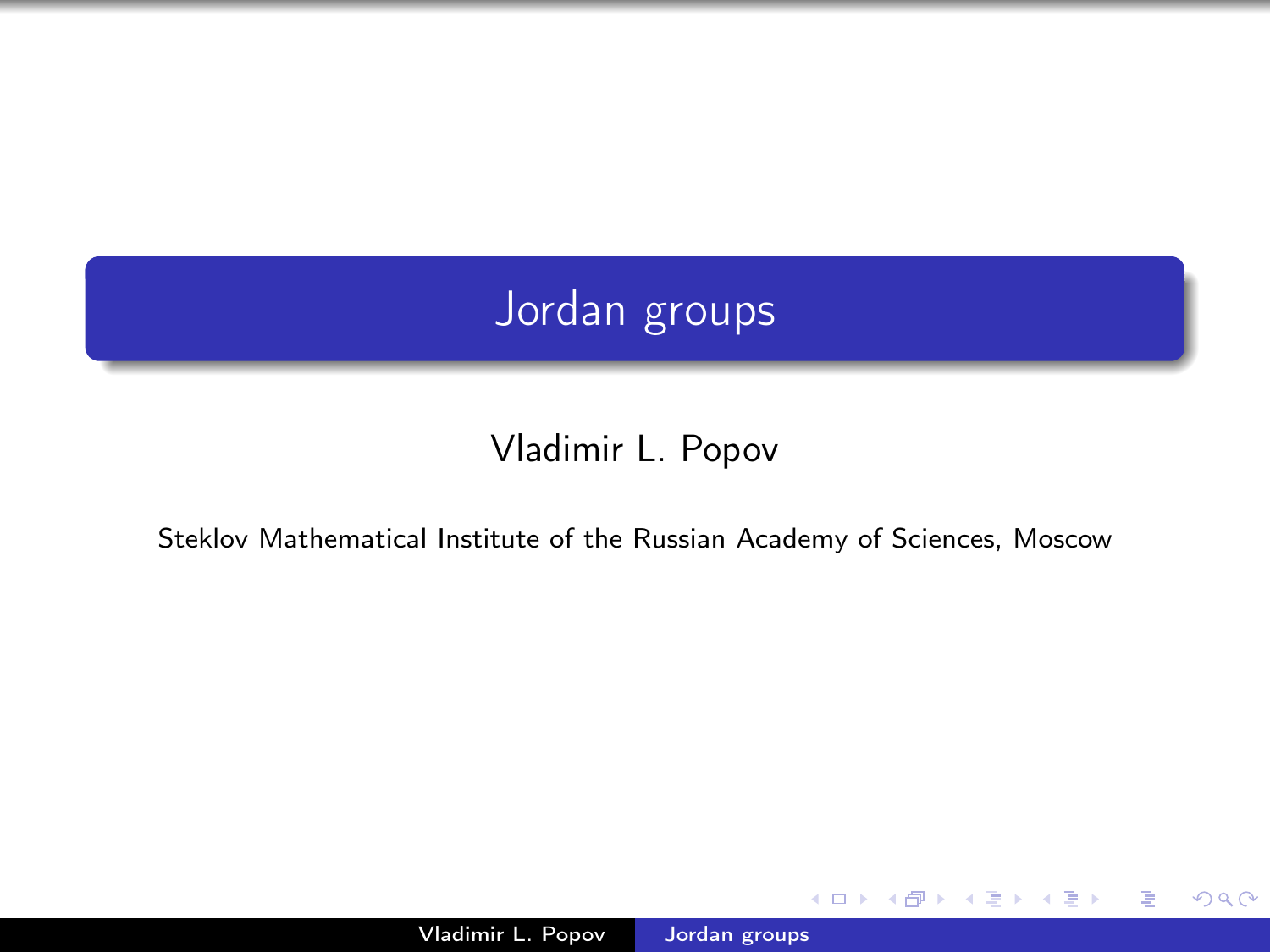## Definition (P., 2010)

A group G is called Jordan if all its finite subgroups are "almost Abelian" in the following sense: there exists a finite list of finite groups such that every finite subgroup of G is an extension of an Abelian group by a group taken from this list.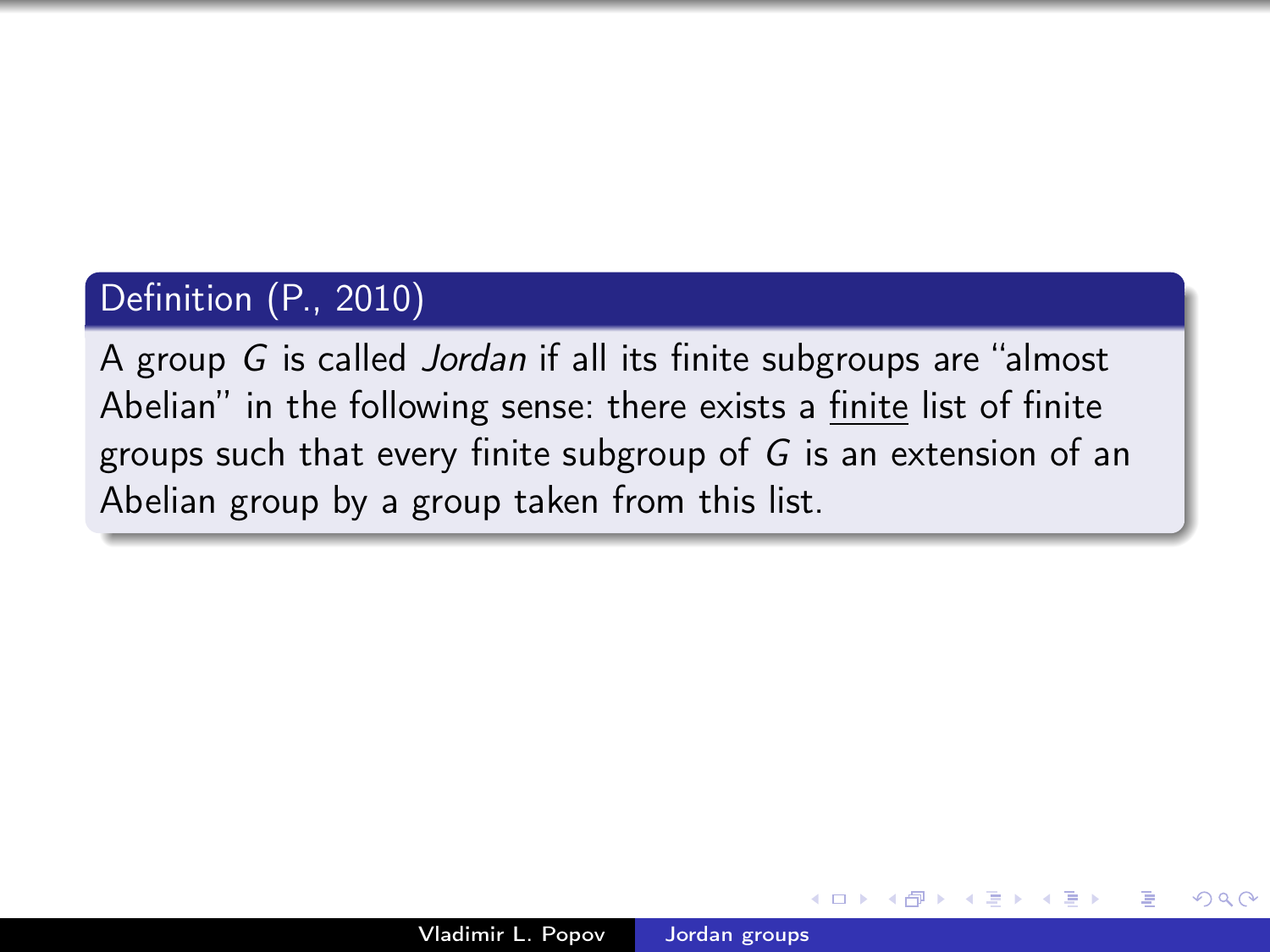### Reformulation:

Given a group G, let

$$
J(G):=\mathrm{sup}_{F}\mathrm{min}_{A}[F:A],
$$

where F runs over all finite subgroups of G and A runs over all normal Abelian subgroups of F. If  $J(G) < \infty$ , then G is called a Jordan group, and  $J(G)$  is called the Jordan constant of G.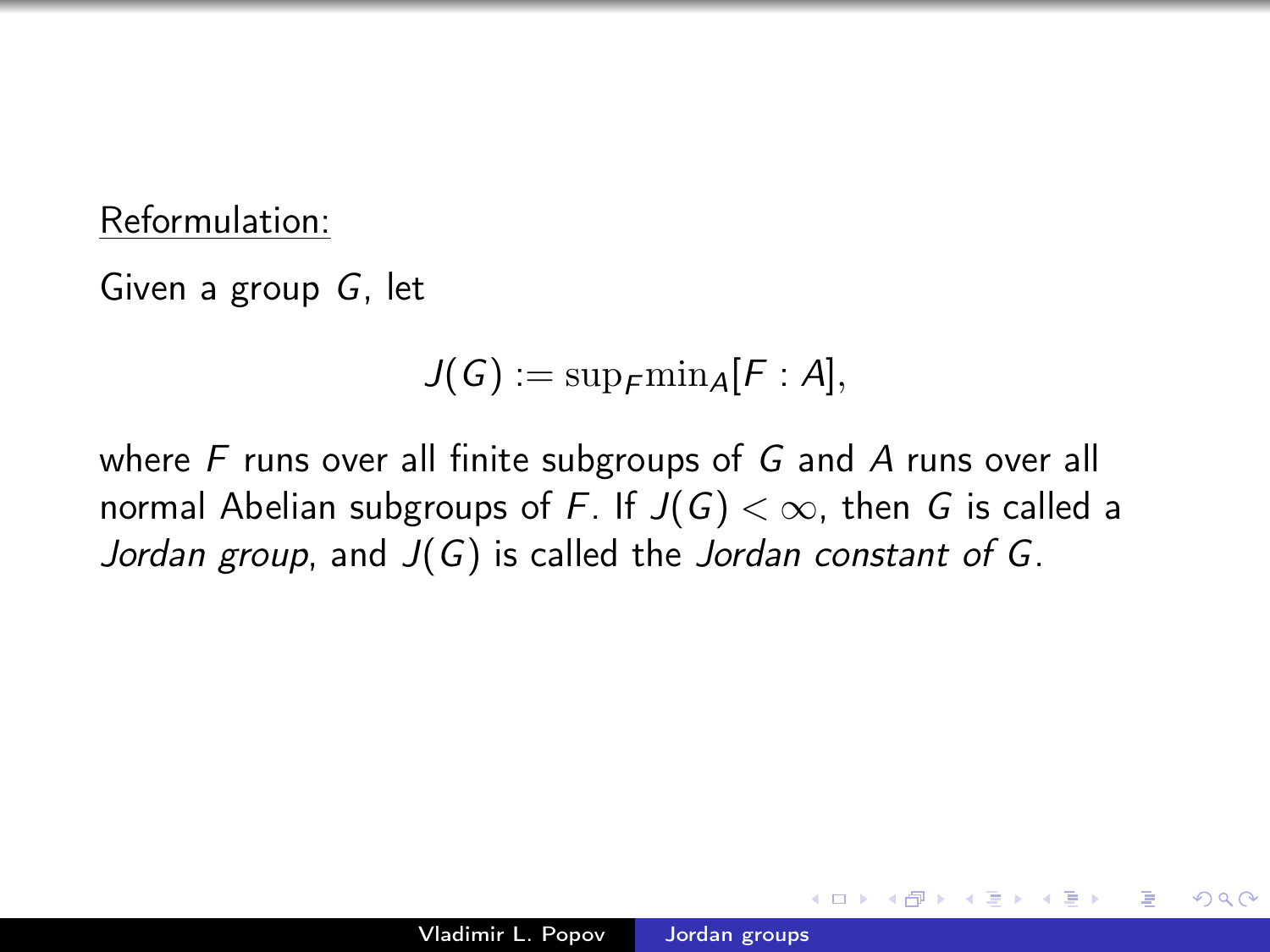#### Remark

In this definition, the assumption of normality can be dropped: let

 $j(G) := \sup_{\mathbf{\epsilon}} \min_{\mathbf{\Delta}} [\mathbf{\epsilon} : A],$ 

where  $F$  runs over all finite subgroups of  $G$  and  $A$  runs over all (not necessarily normal!) Abelian subgroups of F.

#### Proposition

G is Jordan if and only if  $j(G) < \infty$ .

If G is Jordan,  $j(G)$  is called the weak Jordan constant of G; in this case,

$$
j(G)\leqslant J(G)\leqslant j(G)^2.
$$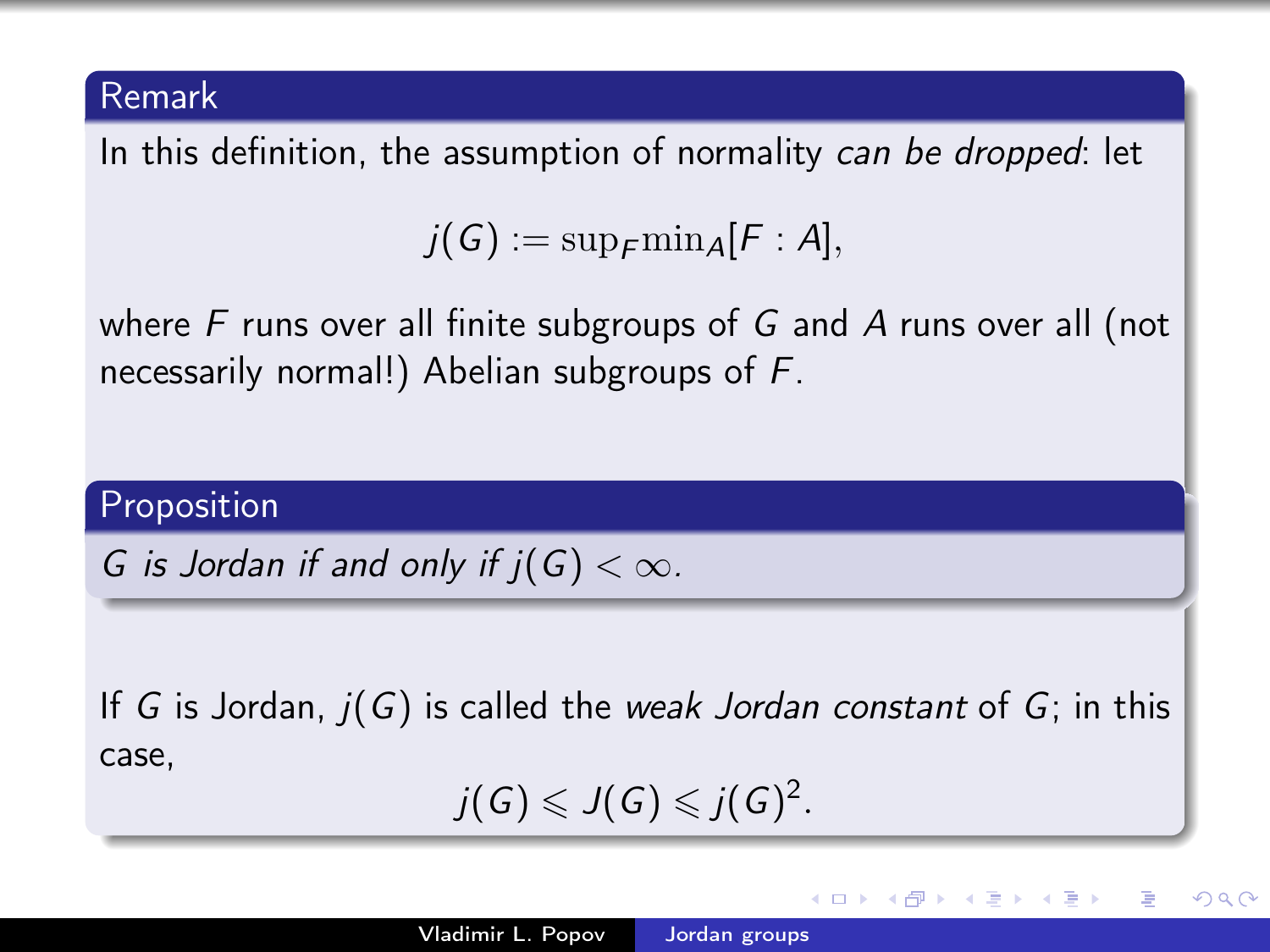Two main sources of the above definition:

(1) First source: Jordan's theorem on linear groups

### Theorem (C. Jordan, 1878)

For every field k of characteristic 0 and every positive integer n, the group  $GL_n(k)$  is Jordan.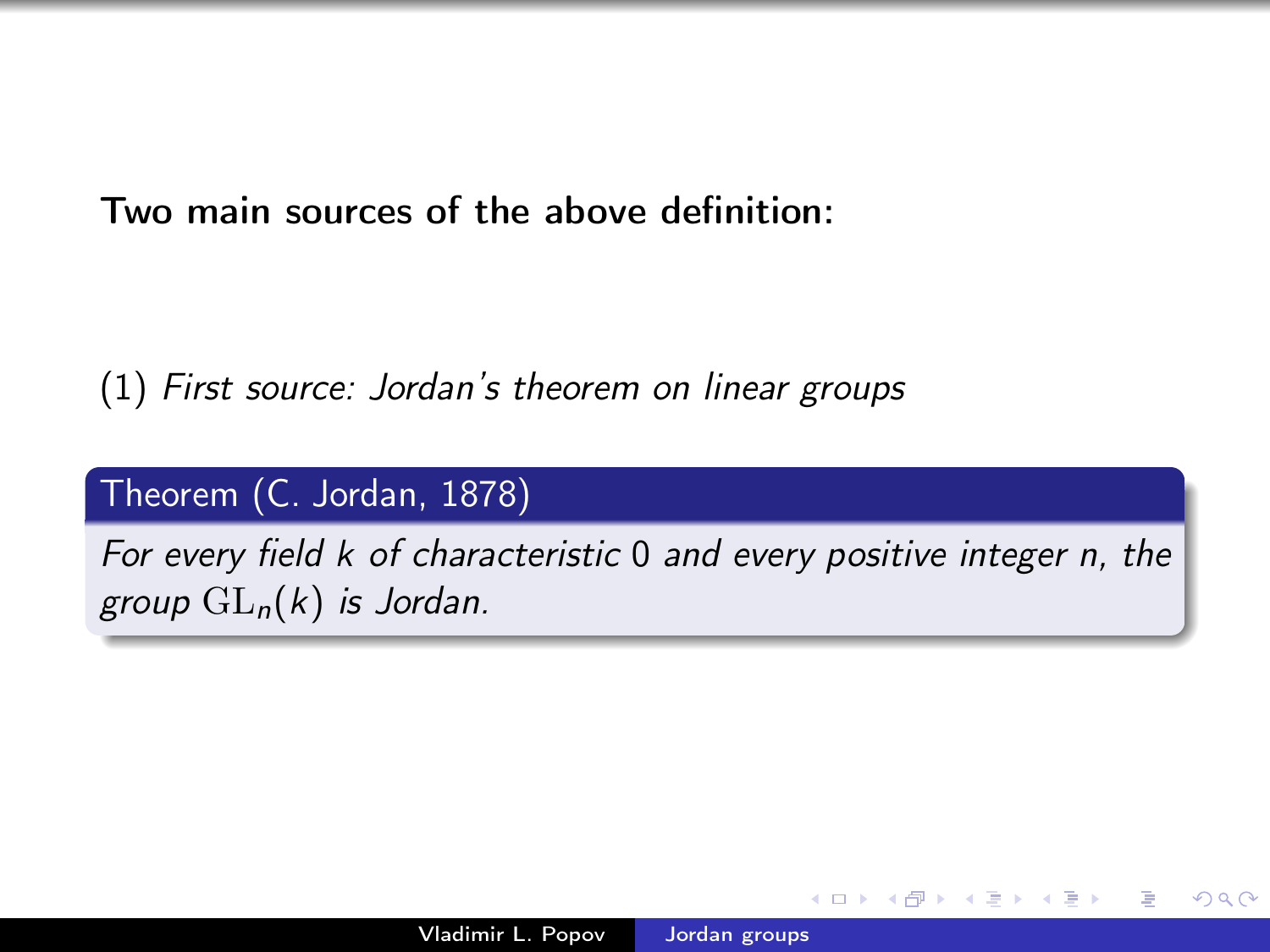## Corollary (on linear groups)

For every field k of characteristic 0 and every positive integer n, any subgroup of  $GL_n(k)$  is Jordan.

This and Chevalley's theorem of 1958 yield:

Corollary (on affine algebraic groups)

Every affine algebraic group over a field of characteristic 0 is Jordan.

つくへ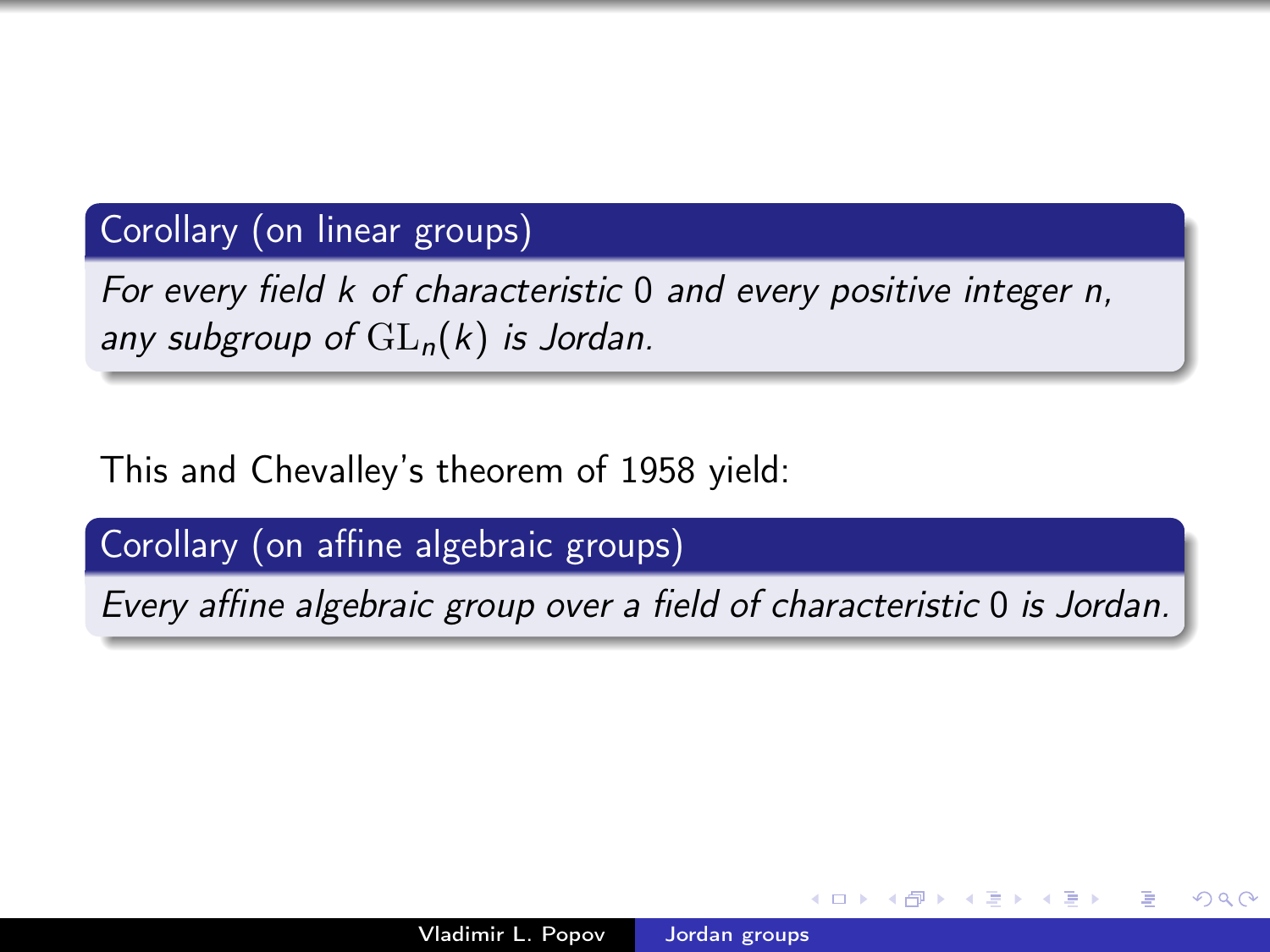Computing 
$$
J(n) := J(\mathrm{GL}_n(\mathbb{C}))
$$
:

Upper bounds:

## Theorem (I. Schur, 1911)

$$
J(n) \leqslant (\sqrt{8n} + 1)^{2n^2} - (\sqrt{8n} - 1)^{2n^2}.
$$

## Theorem (H. Blichfeldt, 1917)

$$
J(n) < n! \, 6^{(n-1)(\pi(n+1)+1)},
$$

where  $\pi(s) :=$  number of primes not exceeding s.

a mills

→ 何 ▶ → 重 ▶

 $299$ 

э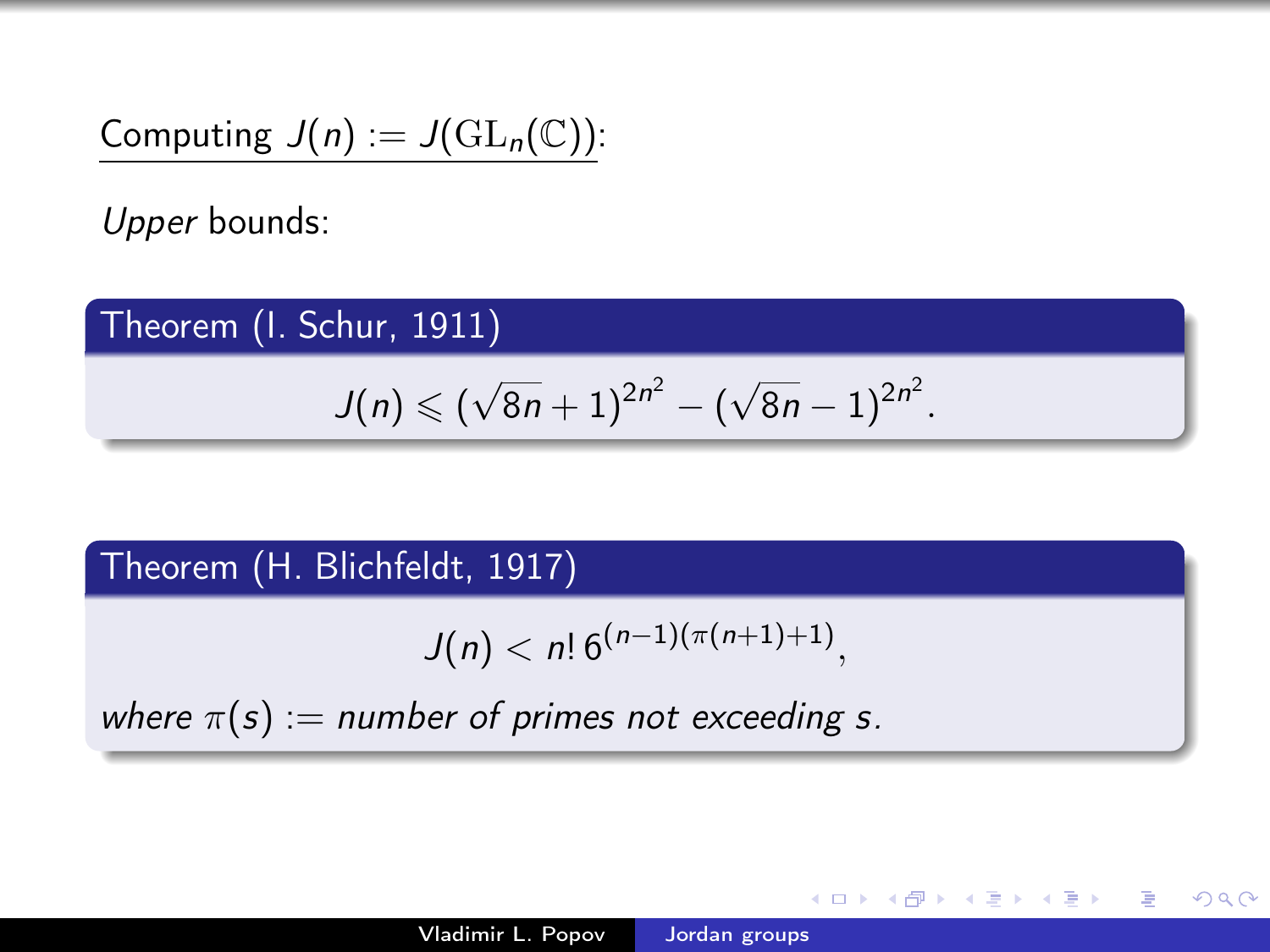#### Lower bound:

 $GL_n(\mathbb{C})$  >  $Sym_{n+1}$ , and the only proper normal subgroup of  $Sym_{n+1}$  for  $n \geqslant 2, n \neq 3$  is  $Alt_{n+1}$ . Hence

$$
(n+1)! \leqslant J(n) \quad \text{for every } n \geqslant 4.
$$

 $2990$ 

∍

おうす 語 お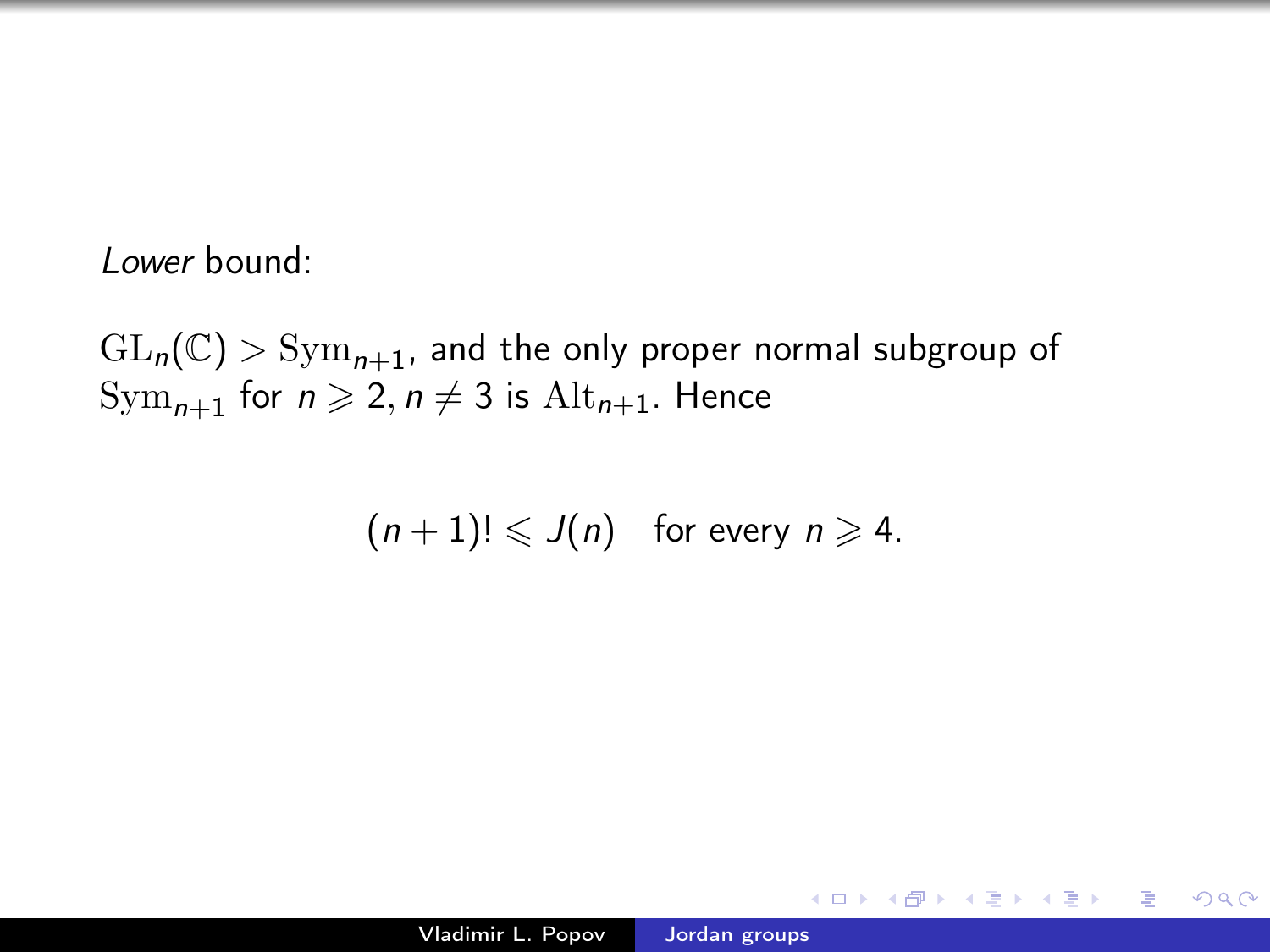#### Exact value:

### Theorem (M. J. Collins, 2007)

$$
J(n) = \begin{cases} (n+1)! & \text{if } n \ge 71 \text{ and } n = 63,65,67,69, \\ 69^{r}r! & \text{if } n = 2r \text{ or } 2r + 1 \text{ and either } 20 \le n \le 62 \\ & \text{or } n = 64,66,68,70, \\ 60,360,25920,25920,6531840 & \text{for } n = 2,3,4,5,6. \end{cases}
$$

The value of  $J(n)$  for  $7 \le n \le 19$  see in M. J. Collins, On Jordan's theorem for complex linear groups, J. Group Theory 10 (2007), 411–423.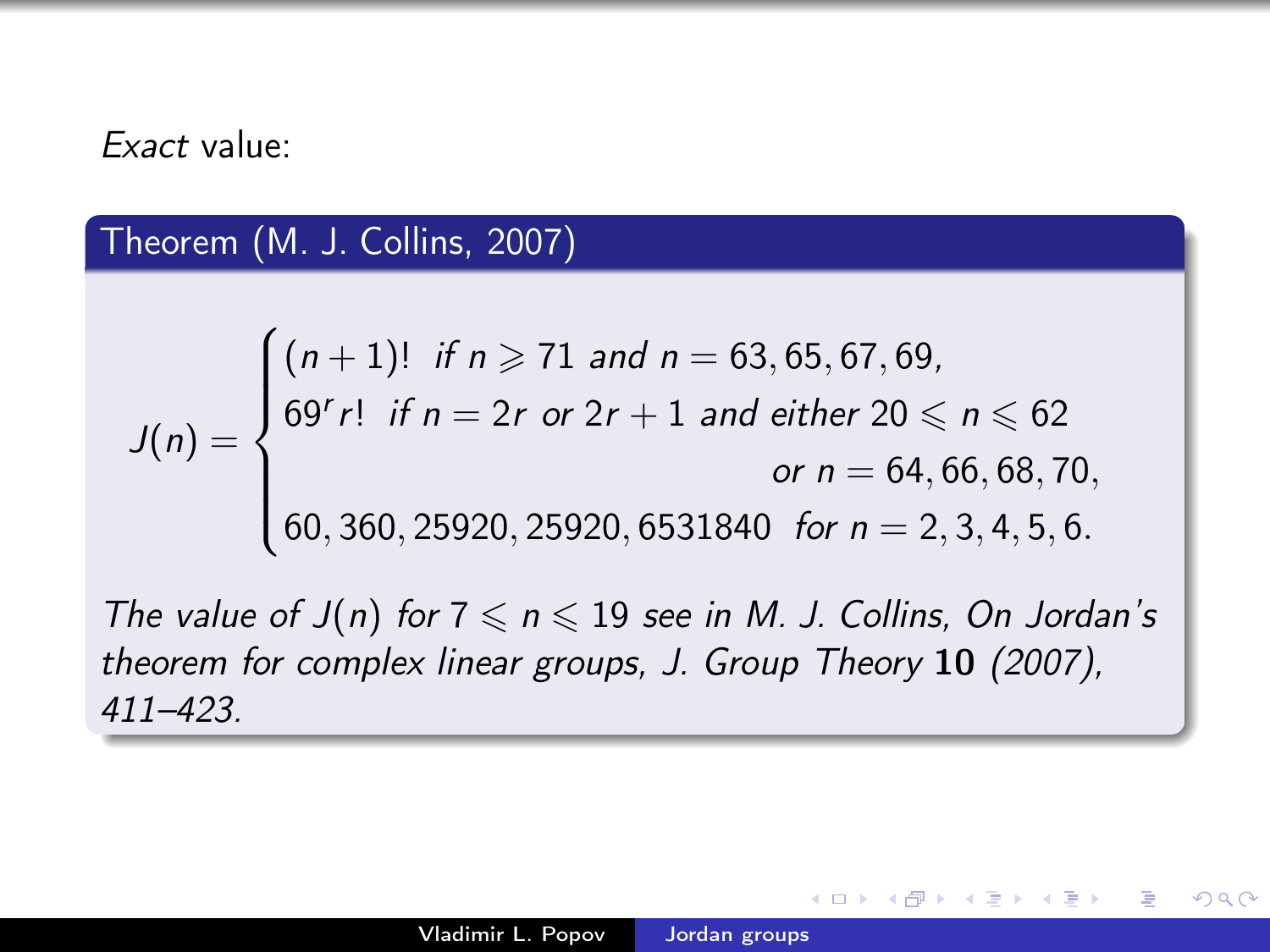## (2) Second source: Serre's theorem on the Cremona group of rank 2

## Definition

Let  $k(x_1, \ldots, x_n)$  be the field of rational functions in variables  $x_1, \ldots, x_n$  with the coefficients in a field k. The group  $Cr_n(k) := \text{Aut}_k k(x_1, \ldots, x_n)$  is called the *Cremona group* over k of rank n.

## Geometric meaning:

 $Cr_n(k)$  is the group of birational k-selfmaps of any *n*-dimensional algebraic variety X rational over  $k$  (e.g., affine space  $\mathbb{A}^n$  or projective spave  $\mathbb{P}^n$ ).

つくへ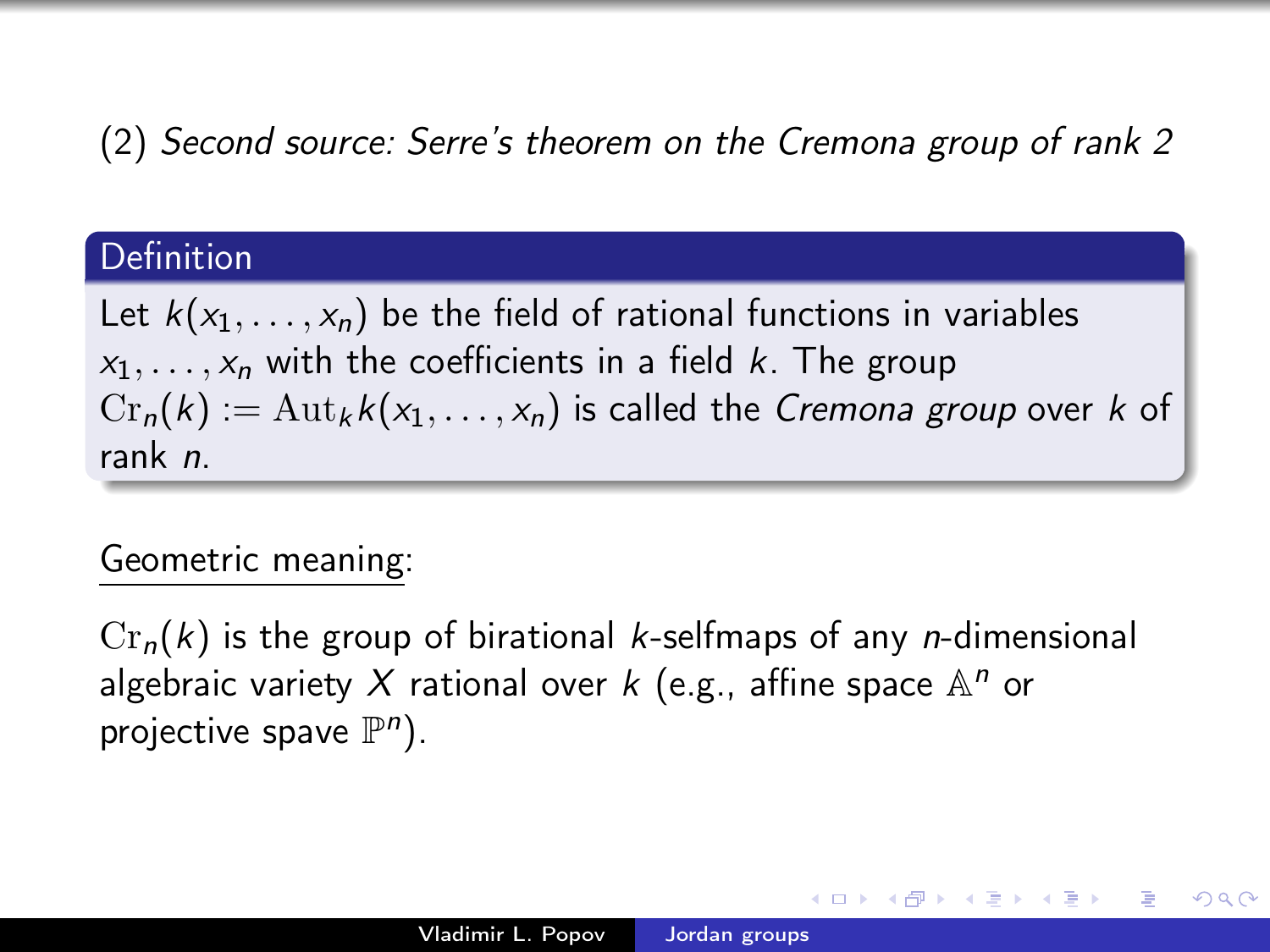$n=1$ :  $Cr_1(k)$  consists of all fraction-linear transformations

$$
x_1 \mapsto \frac{\alpha x + \beta}{\gamma x + \delta}, \quad \alpha, \beta, \gamma, \delta \in k, \quad \det \begin{pmatrix} \alpha & \beta \\ \gamma & \delta \end{pmatrix} \neq 0.
$$

Hence  $Cr_1(k) = PGL_2(k)$  is Jordan.

 $n \geqslant 2$ :

Theorem (D. Cerveau, J. Deserti, 2009)

For  $n \geqslant 2$  and char  $k = 0$ , the group  $\text{Cr}_n(k)$  is nonlinear.

 $\mathbf{A} \oplus \mathbf{B}$   $\mathbf{B}$   $\mathbf{A} \oplus \mathbf{B}$   $\mathbf{B}$ 

э

 $\Omega$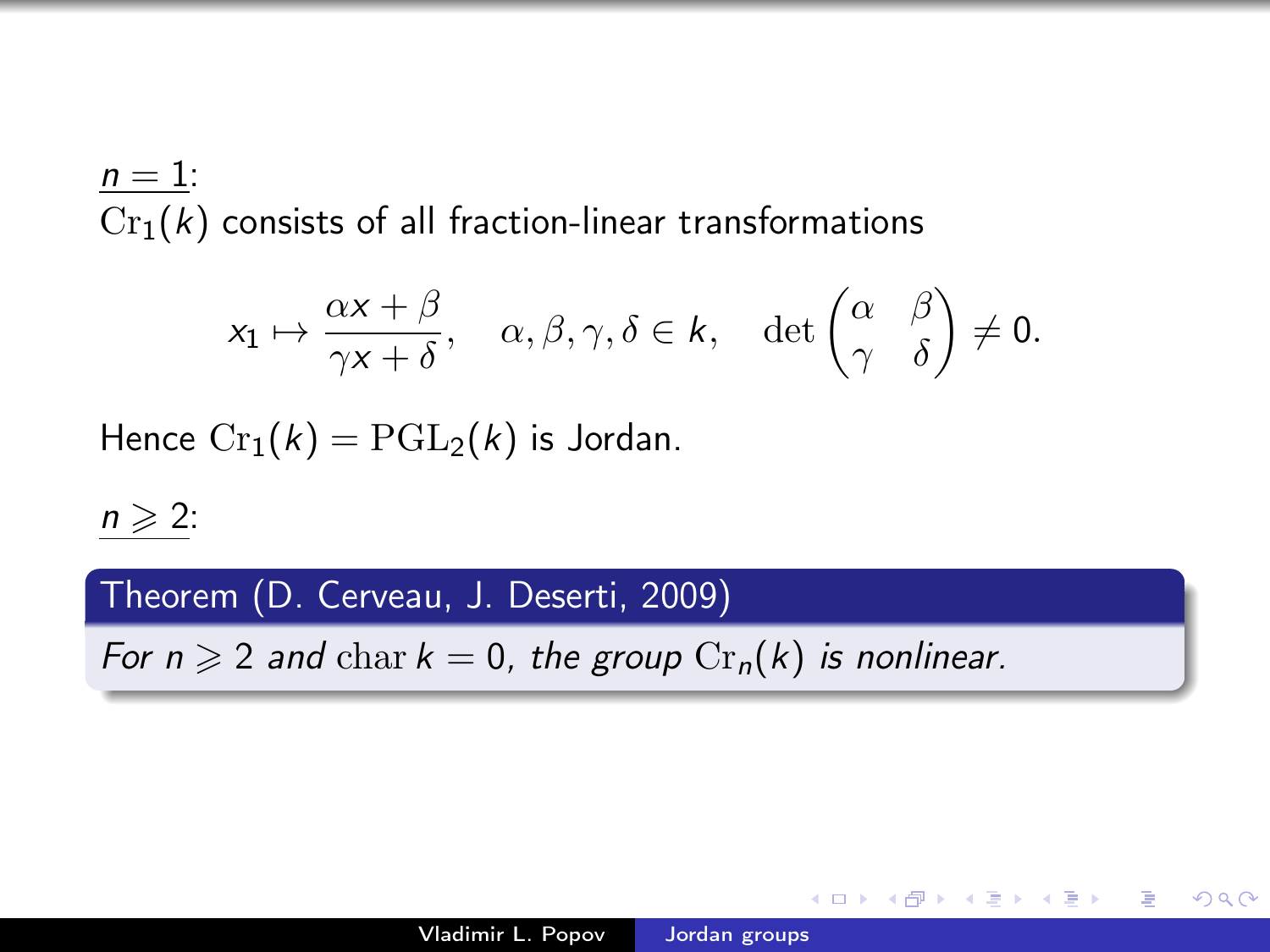## Convention:

For simplicity,

everywhere below  $k$  is an algebraically closed field of characteristic  $0$ ,

and  $Cr_n(k)$  is denoted by  $Cr_n$ .

 $299$ 

∍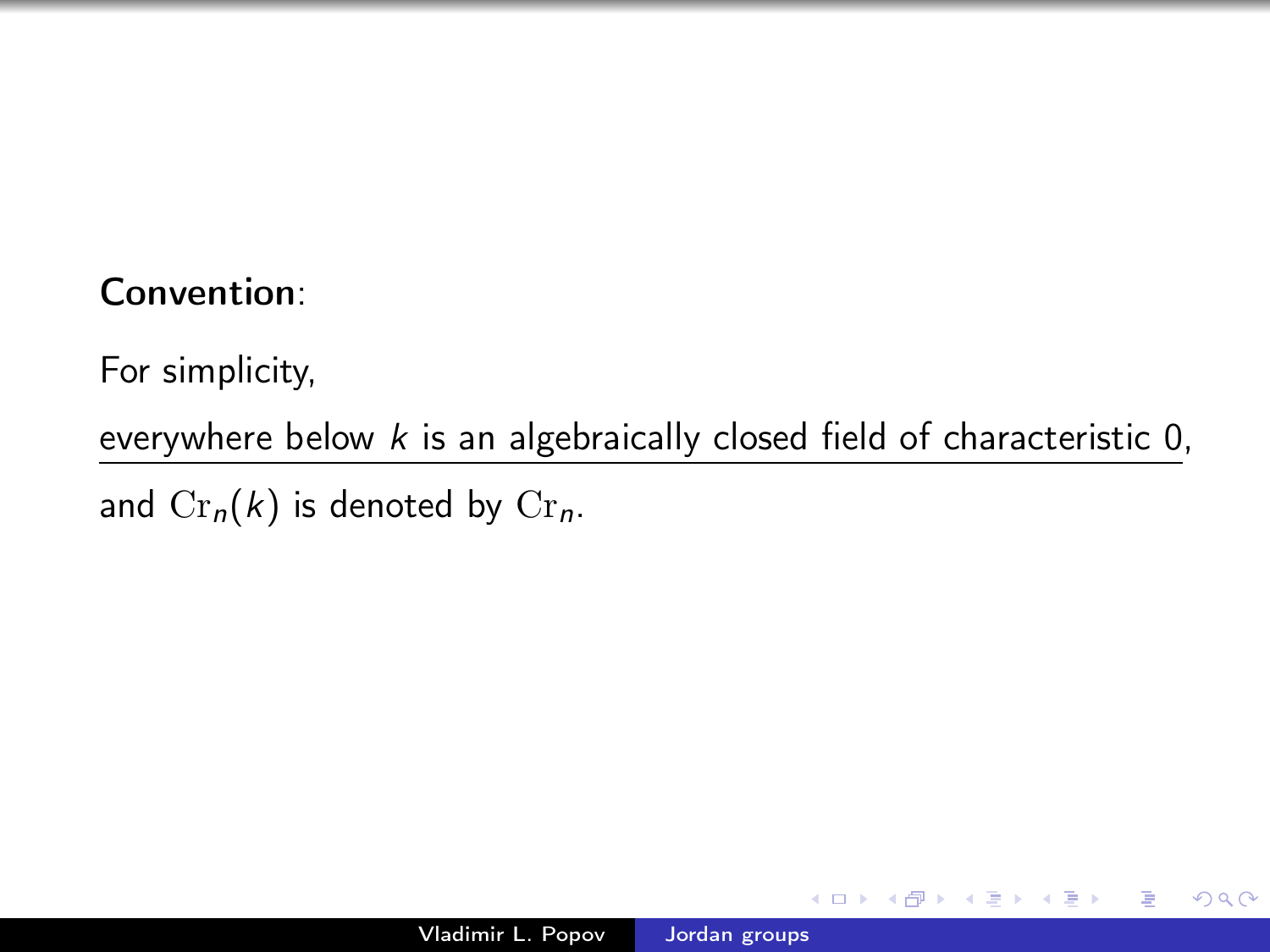## Classification of finite subgroups in  $Cr_n$  up to conjugacy:

 $n = 1$ : Classically known (F. Klein, 1884). The complete list consists of a single conjugacy class for each of the following groups: cyclic groups of orders  $1, 2, 3, \ldots$ , dihedral groups of orders 4,  $6, 8, \ldots$ , rotation groups of tetrahedron (Alt<sub>4</sub>), octahedron  $(\text{Sym}_4)$ , and icosahedron  $(\text{Alt}_5)$ .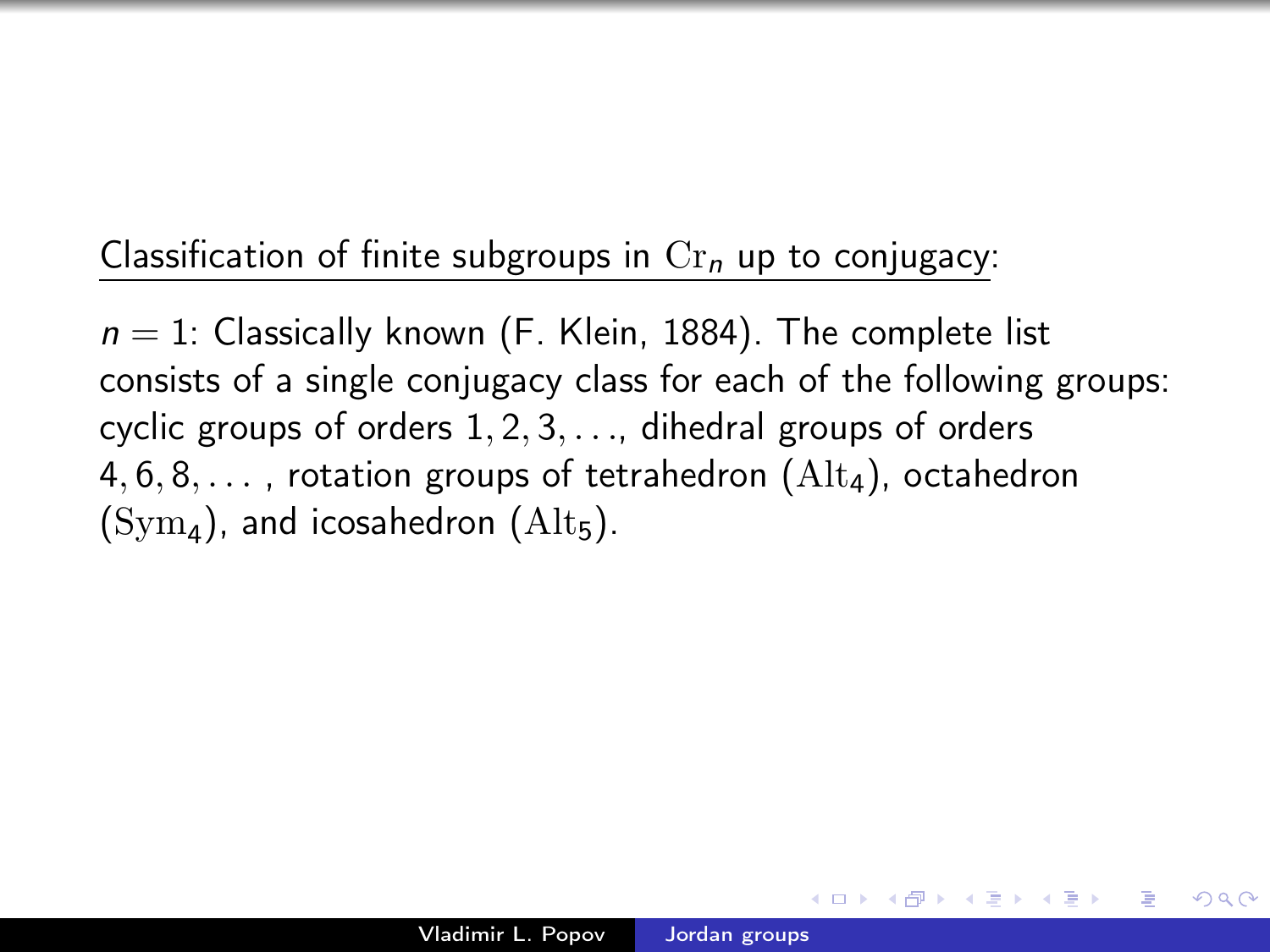$n = 2$ : Obtained in 2009 by I. Dolgachev and V. Iskovskikh. The answer is given by the complicated lists. There are infinitely many conjugacy classes and even parameter-depending families of such classes (for cyclic groups).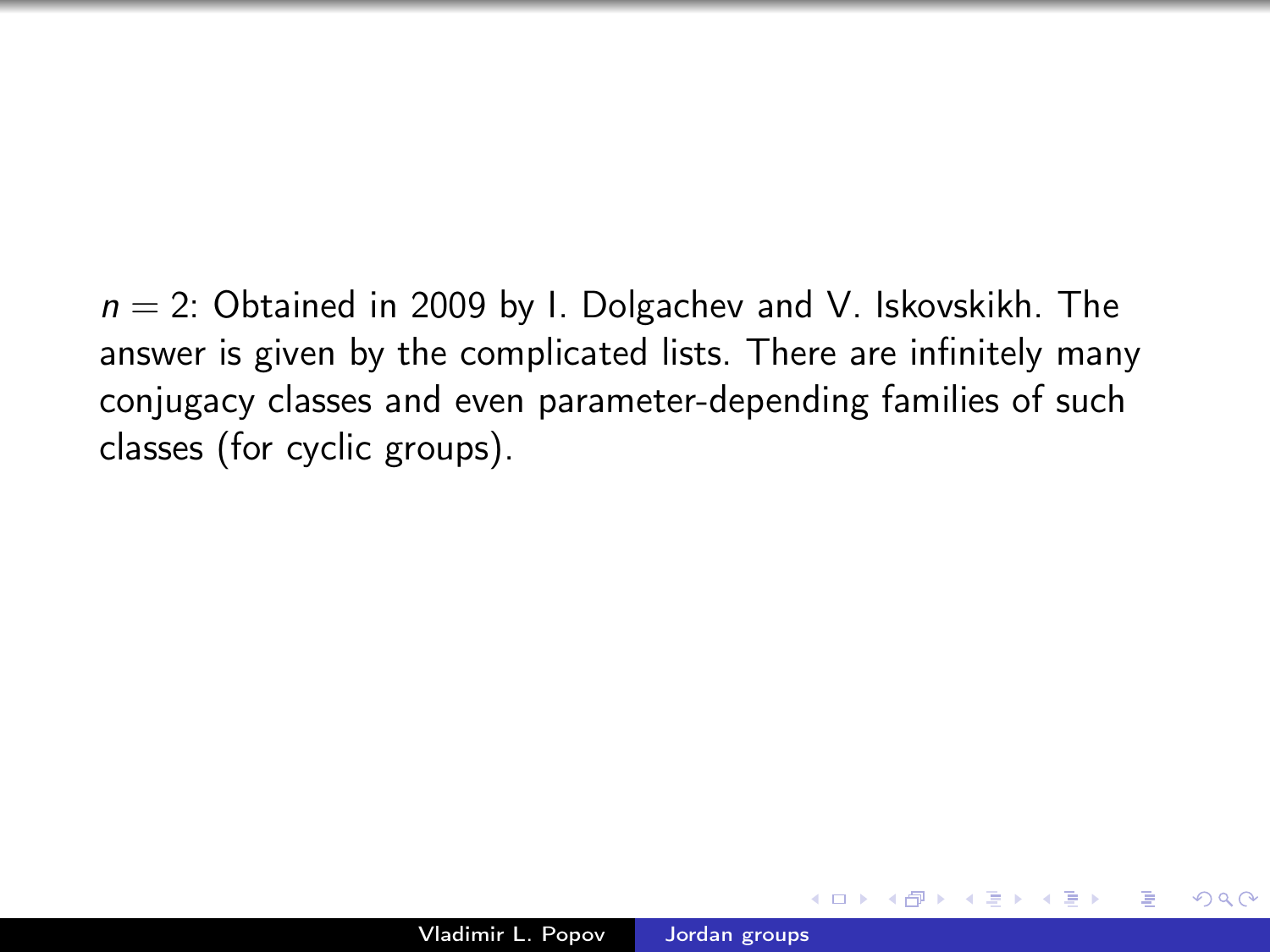$n = 3$ : Classification is hardly possible.

4日)

同  $\sim$ Ξ

×

×

目

∍

-b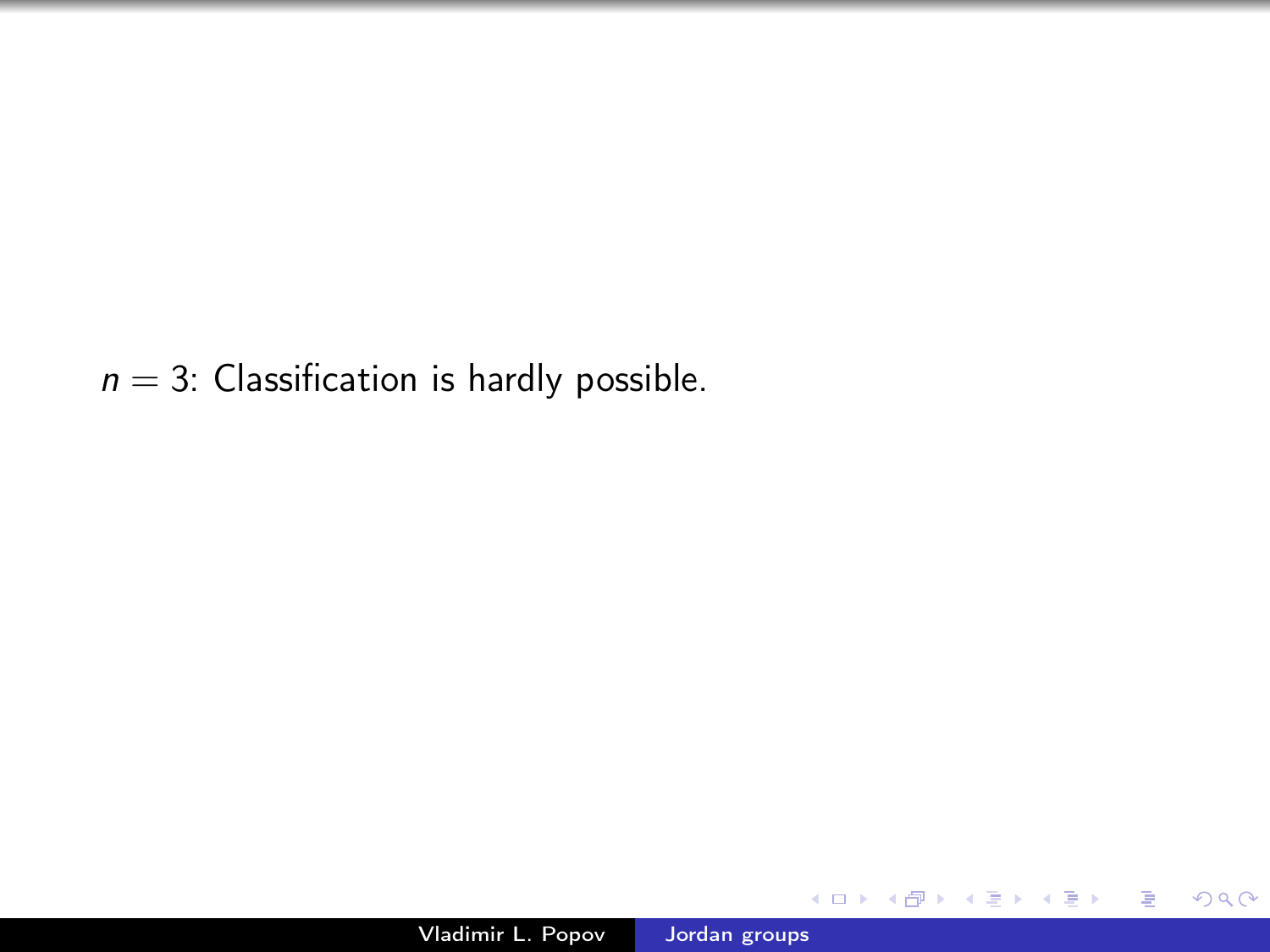This leads to a change of the viewpoint: the problem of classifying conjugacy classes is replaced by that of finding general qualitative properties of all finite groups in the considered families. The property of being Jordan is the example of such a property.

 $\Omega$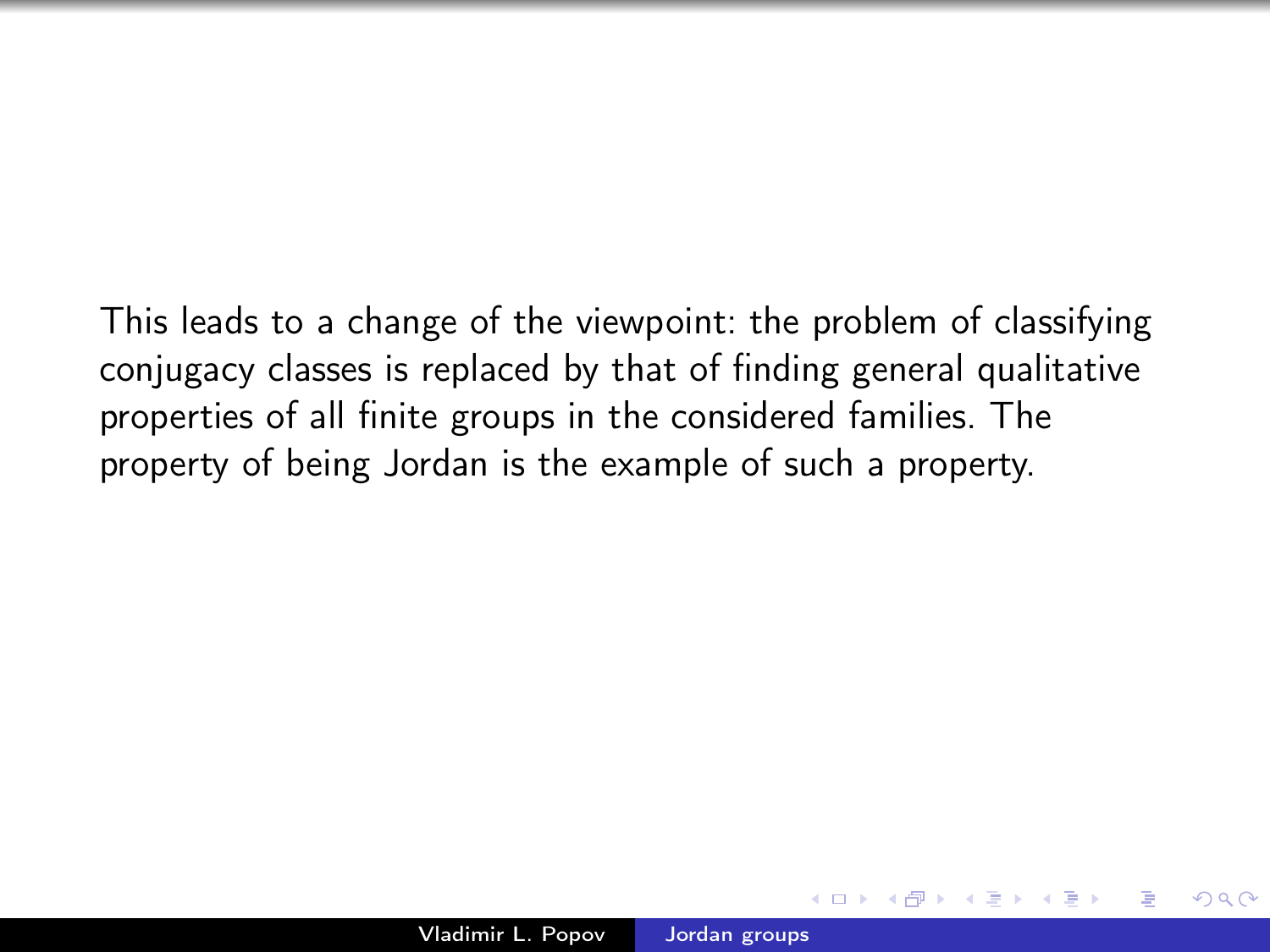The first result shaping this viewpoint was obtained by J.-P. Serre who proved the following

Theorem (J.-P. Serre, 2008)

The Cremona group  $Cr<sub>2</sub>$  is Jordan.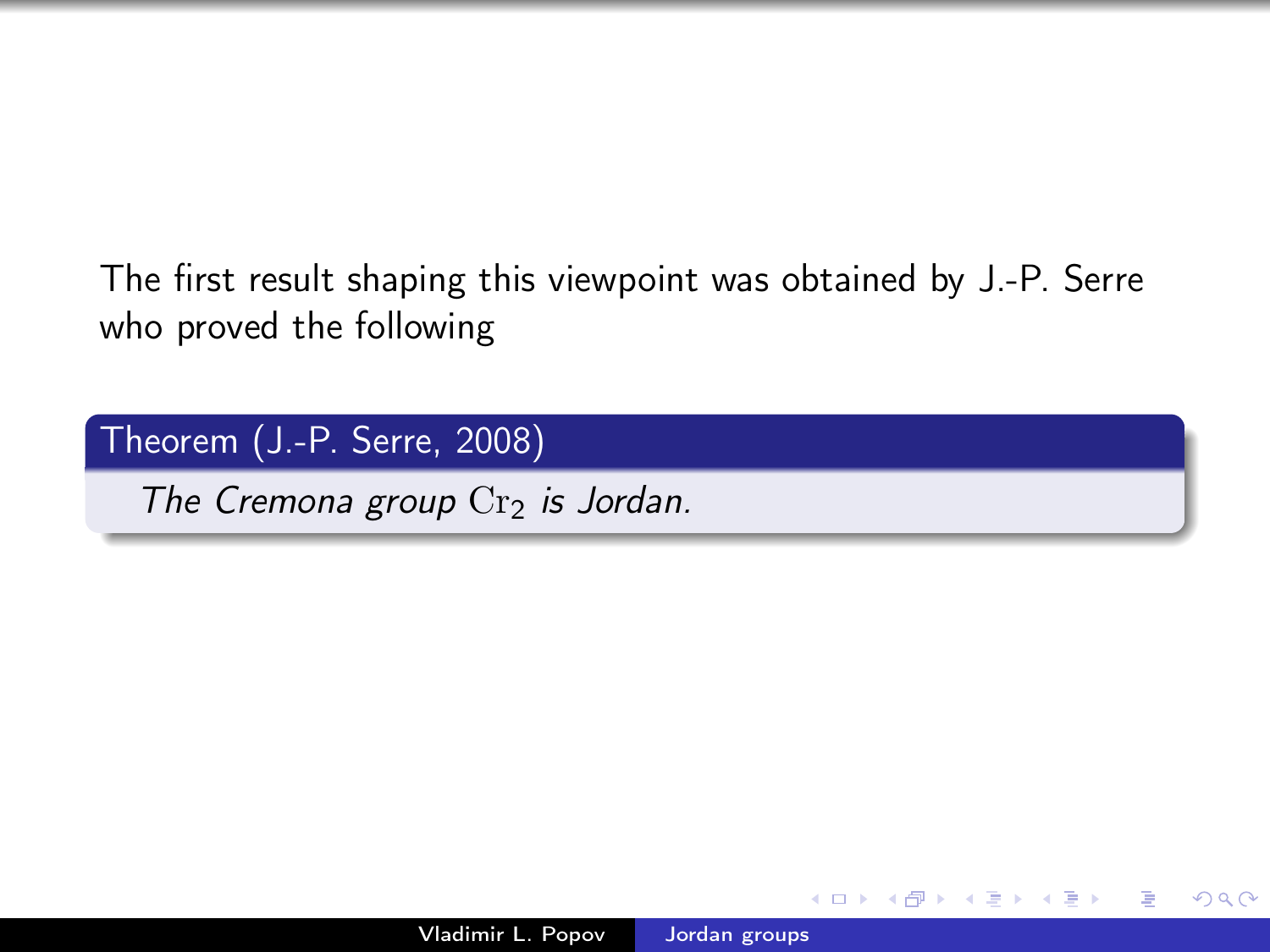Clearly,  $J(\text{Cr}_1) = |\text{Alt}_5| = 60$  and  $j(\text{Cr}_1) = 12$ .

At the moment (June 2019),  $j(\text{Cr}_2)$  and  $j(\text{Cr}_3)$  are known as well:

|  |  | Theorem (Y. Prokhorov, C. Shramov, 2017) |  |  |  |
|--|--|------------------------------------------|--|--|--|
|--|--|------------------------------------------|--|--|--|

$$
j(\mathrm{Cr}_2)=288;
$$
  

$$
j(\mathrm{Cr}_3)=10368.
$$

す 伊 メ す ま メー

 $\overline{a}$ 

 $299$ 

∍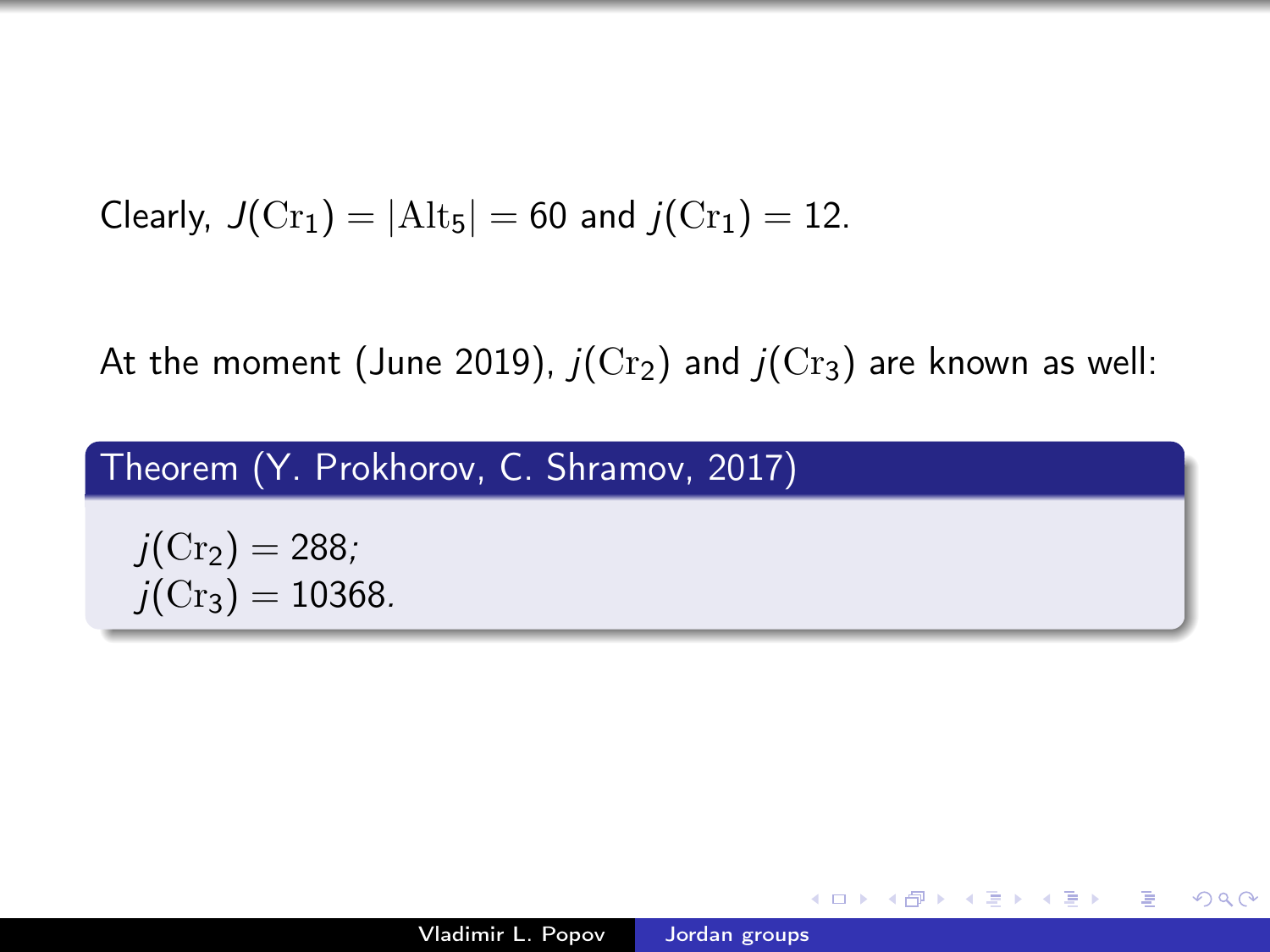Other Jordan groups:

Definition (P., 2010)

Given a group H, put

$$
b_H:=\sup_F|F|,
$$

where F runs over all finite subgroups of H. If  $b_H \neq \infty$ , then H is called a bounded group.

 $\Omega$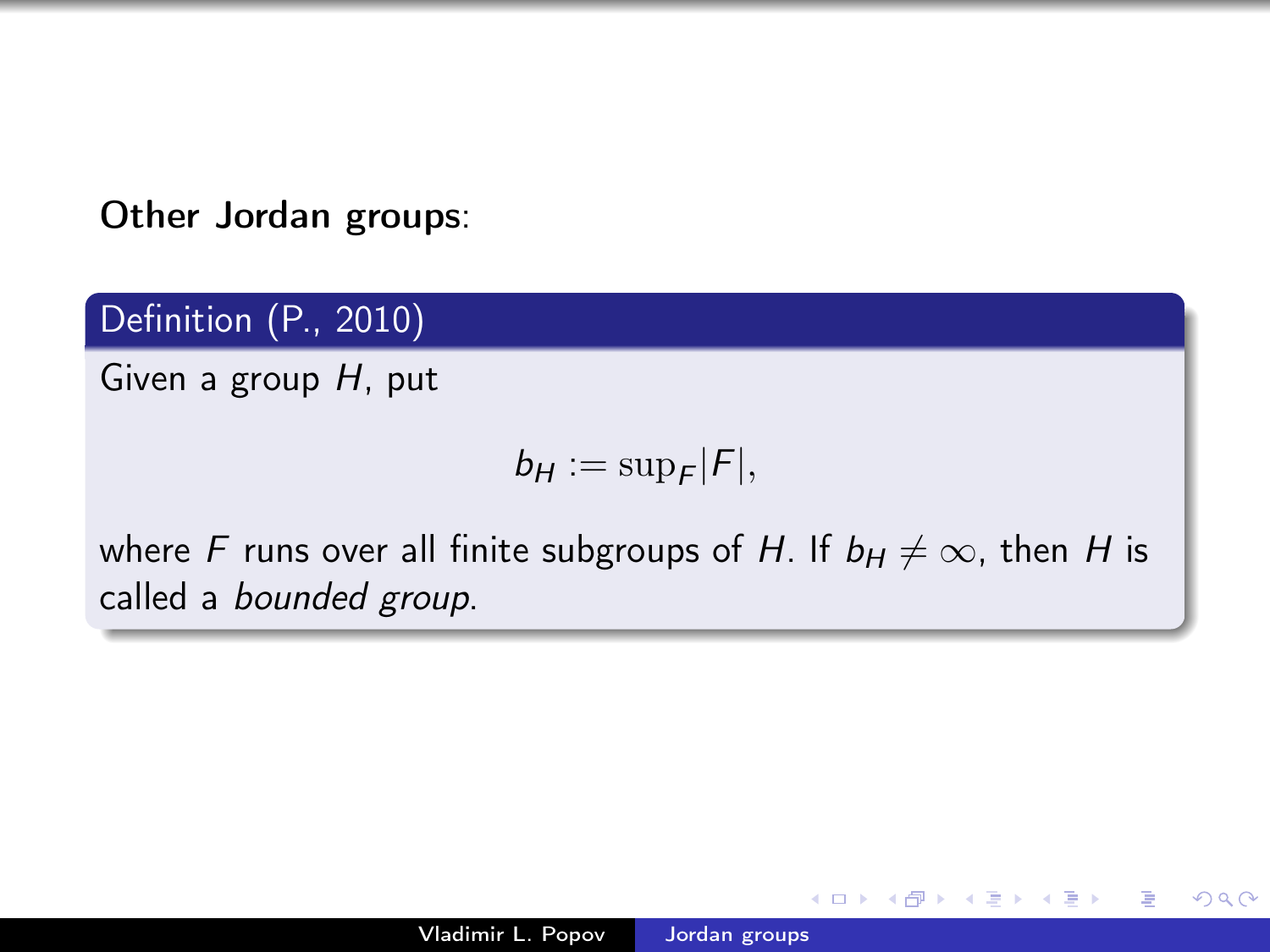### Theorem (P., 2018)

Let G be a finite-dimensional real Lie group such that the component group  $G/G^0$  is bounded. Then G is Jordan and

 $J(\mathit{G}) \leqslant b_{\mathit{G/G^0}} J(\text{dim } \mathit{G} (2^{\dim \mathit{G}} + 10))^{b_{\mathit{G/G^0}}}.$ 

 $\equiv$ 

Box 11

 $QQ$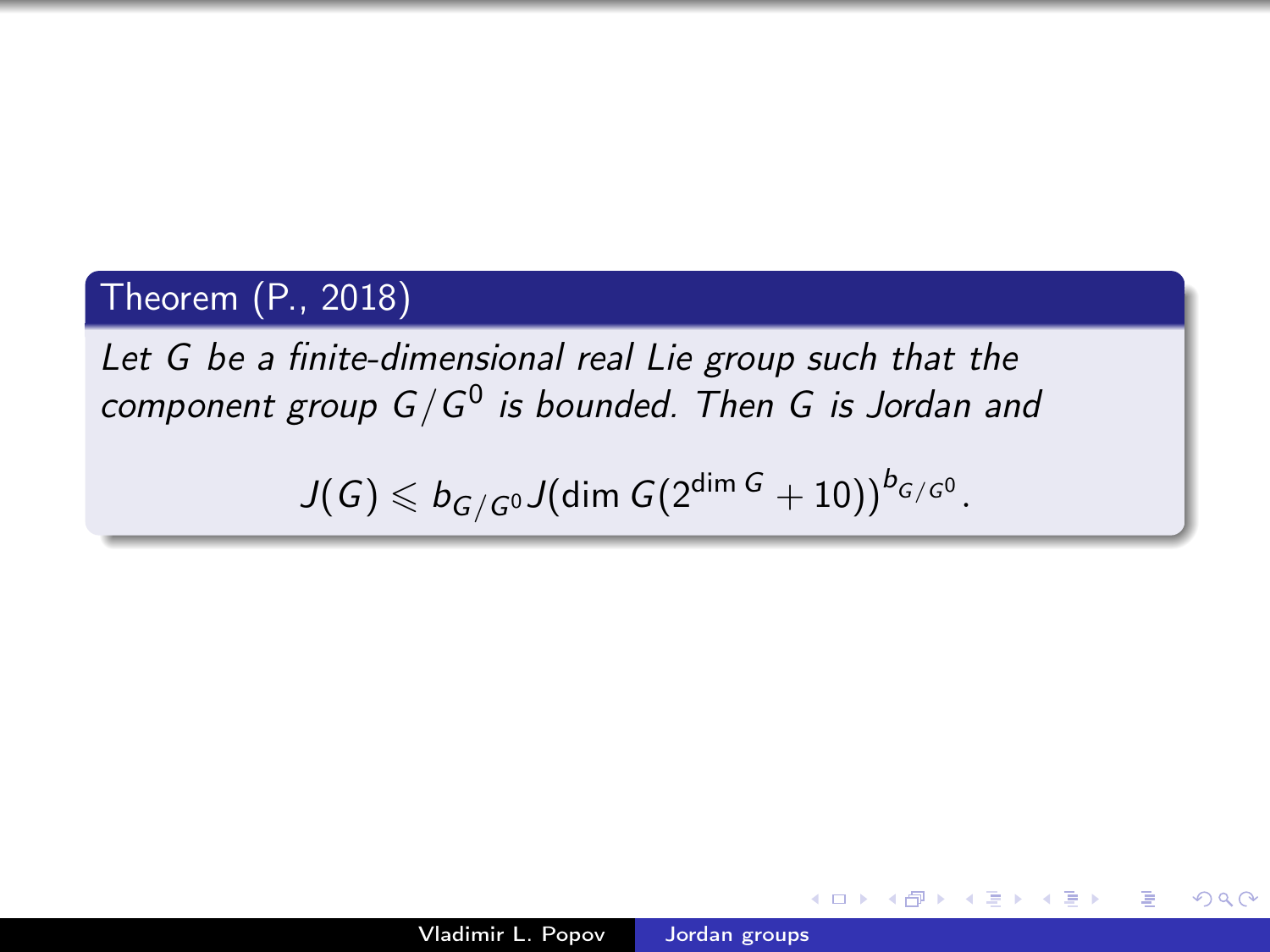Corollary (on (not necessarily affine) algebraic groups) Every (not necessarily affine) algebraic group G is Jordan and  $J(\,G) \leqslant [\,G : G^{0} ] J(\text{dim } G(2^{2\dim{G}+1}+20) )^{[G:G^{0}]} .$ 

 $\equiv$ 

 $200$ 

④何 > ④ 目 → ④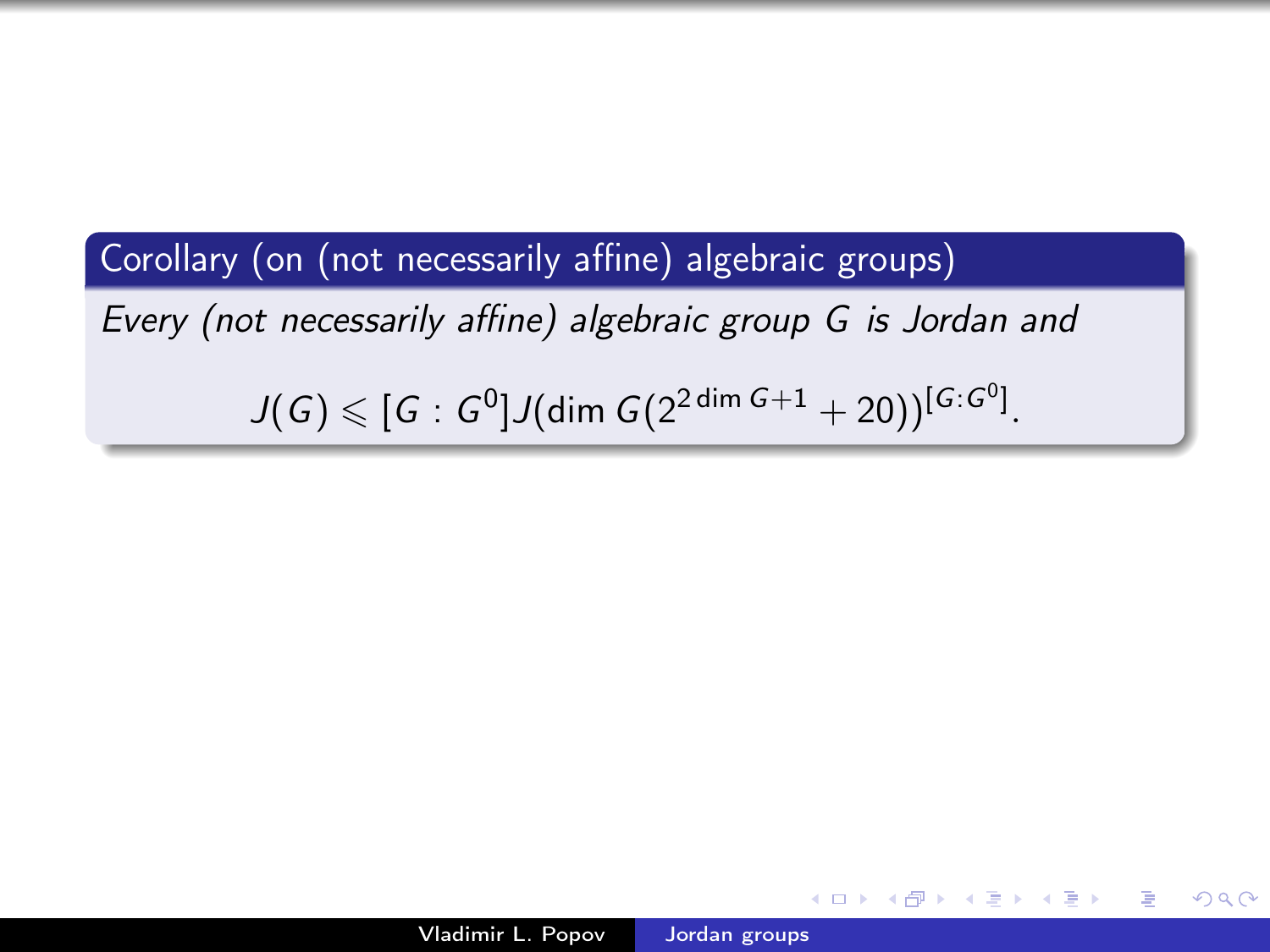## **Corollary**

For every finite-dimensional real Lie group G whose component group G/G $^0$  is bounded, the set of isomorphism classes of all finite simple groups embeddable in G is finite.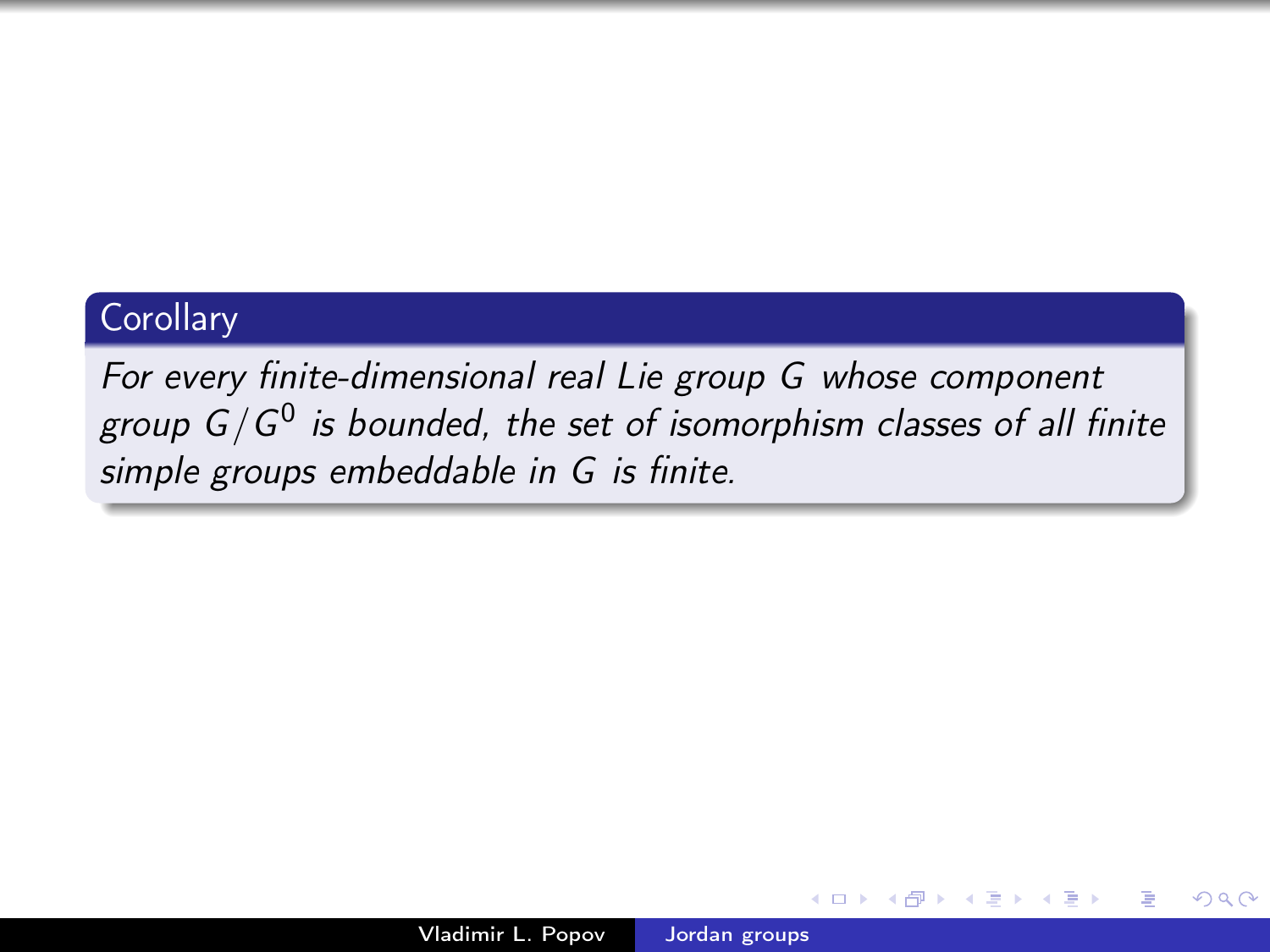Jordan groups: research programs (P., 2010)

## Problem (A)

Describe algebraic varieties  $X$ , for which the group  $\text{Aut}(X)$  is Jordan.

## Problem (B)

Describe algebraic varieties X, for which the group  $\text{Bir}(X)$  is Jordan.

**母 → → ヨ**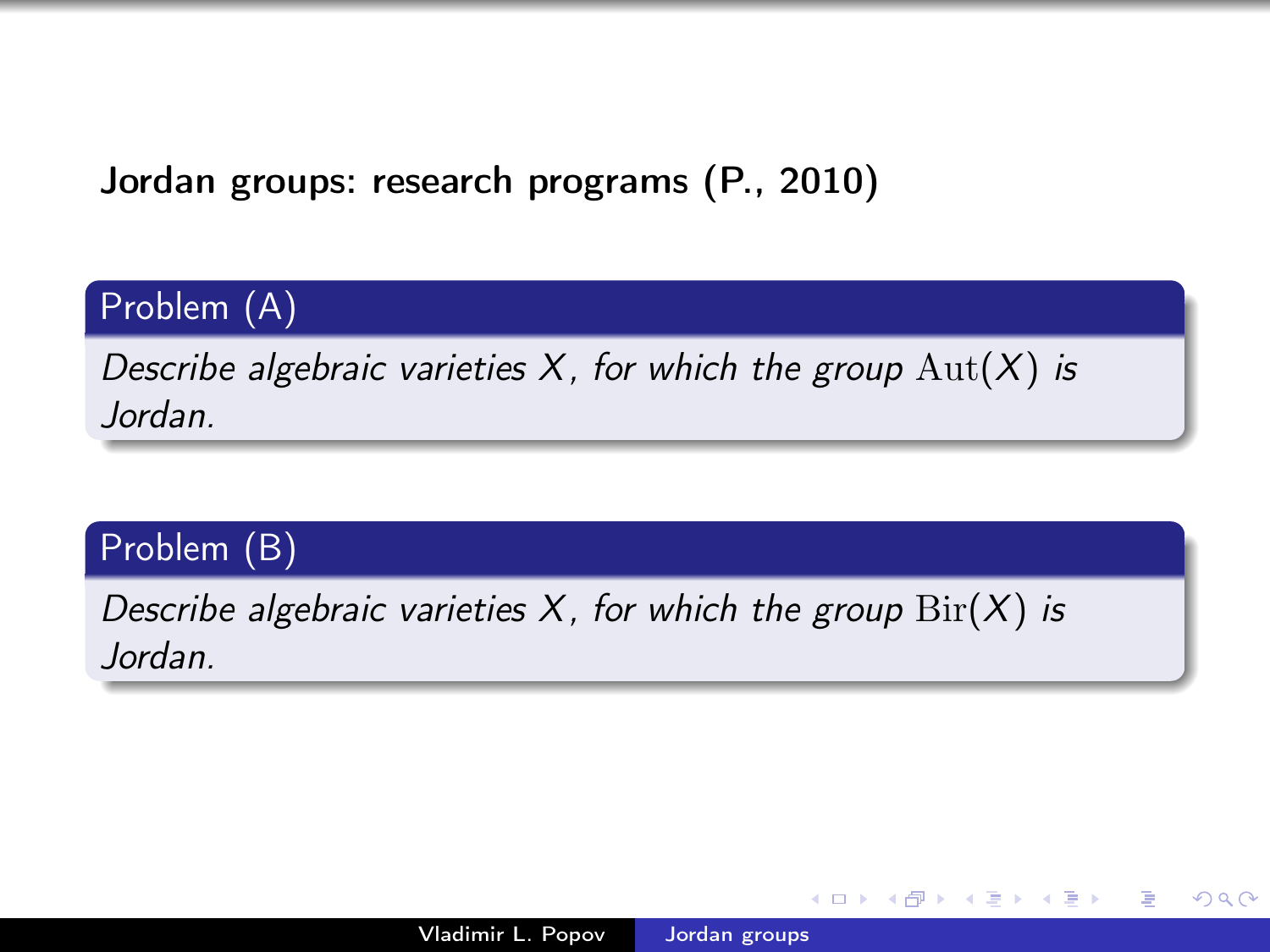Reformulations:

Problem B is equivalent to

### Problem (B')

Describe finitely generated field extensions  $K/k$  such the group  $\mathrm{Aut}_k(K)$  is Jordan.

### For affine  $X$ , Problem A is equivalent to

#### Problem (A')

Describe (commutative) finitely generated k-algebras A without nilpotent elements such the group  ${\rm Aut}_k(A)$  is Jordan.

つくへ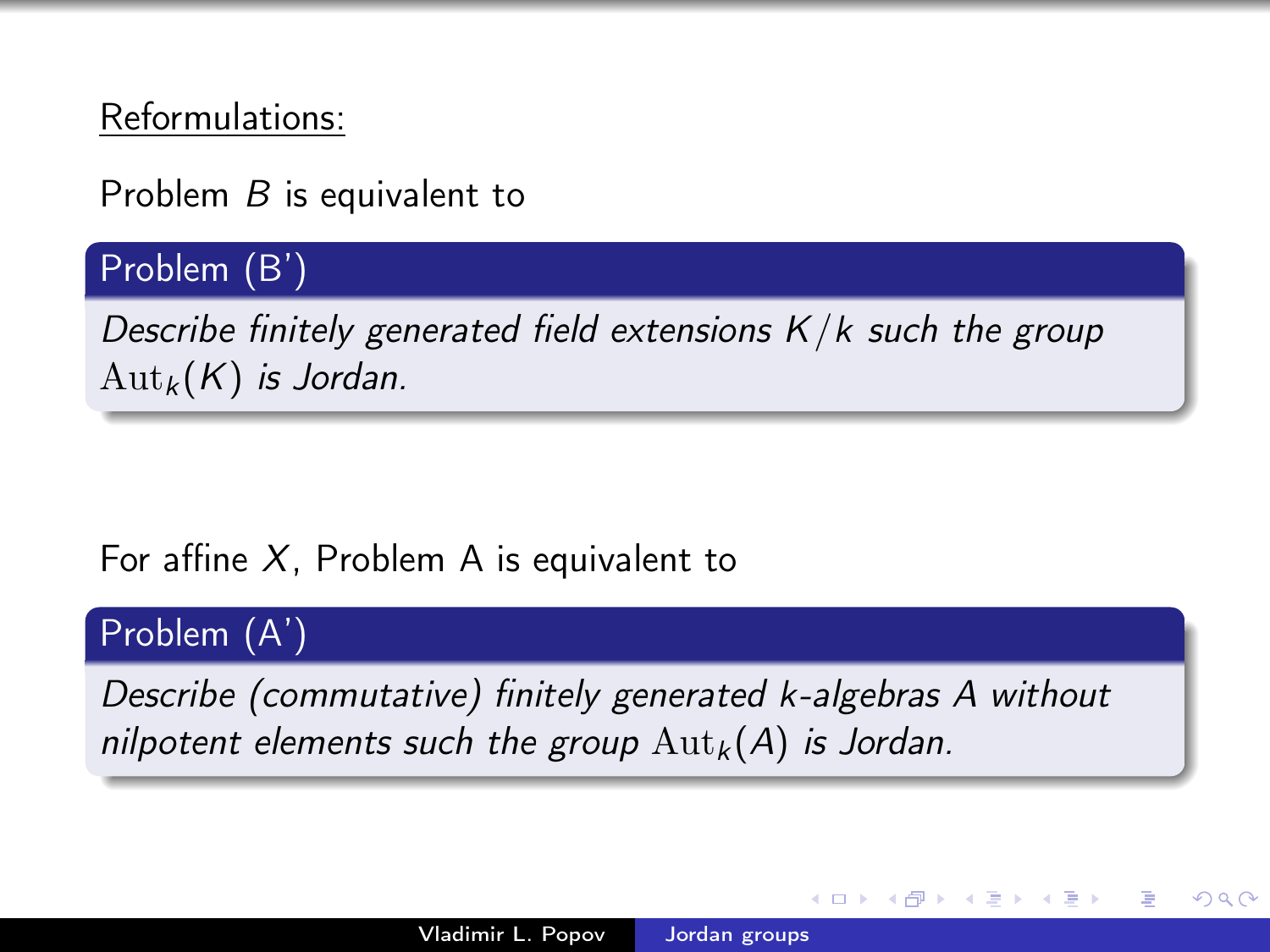## Results on Problem (B)

(1) Small dimensions: In dimensions 1, 2, 3 the situation is now completely clear:

## Theorem (Yu. Zarhin, 2010)

Let X be a product of an elliptic curve and a projective line. Then the group  $\text{Bir}(X)$  is non-Jordan.

## Reformulation:

Let  $L/k$  be a field extension of transcendence degree 1 and of genus 1, and let K be a field of rational functions in one variable with the coefficients in L. Then the group  ${\rm Aut}_k(K)$  is non-Jordan.

 $\Omega$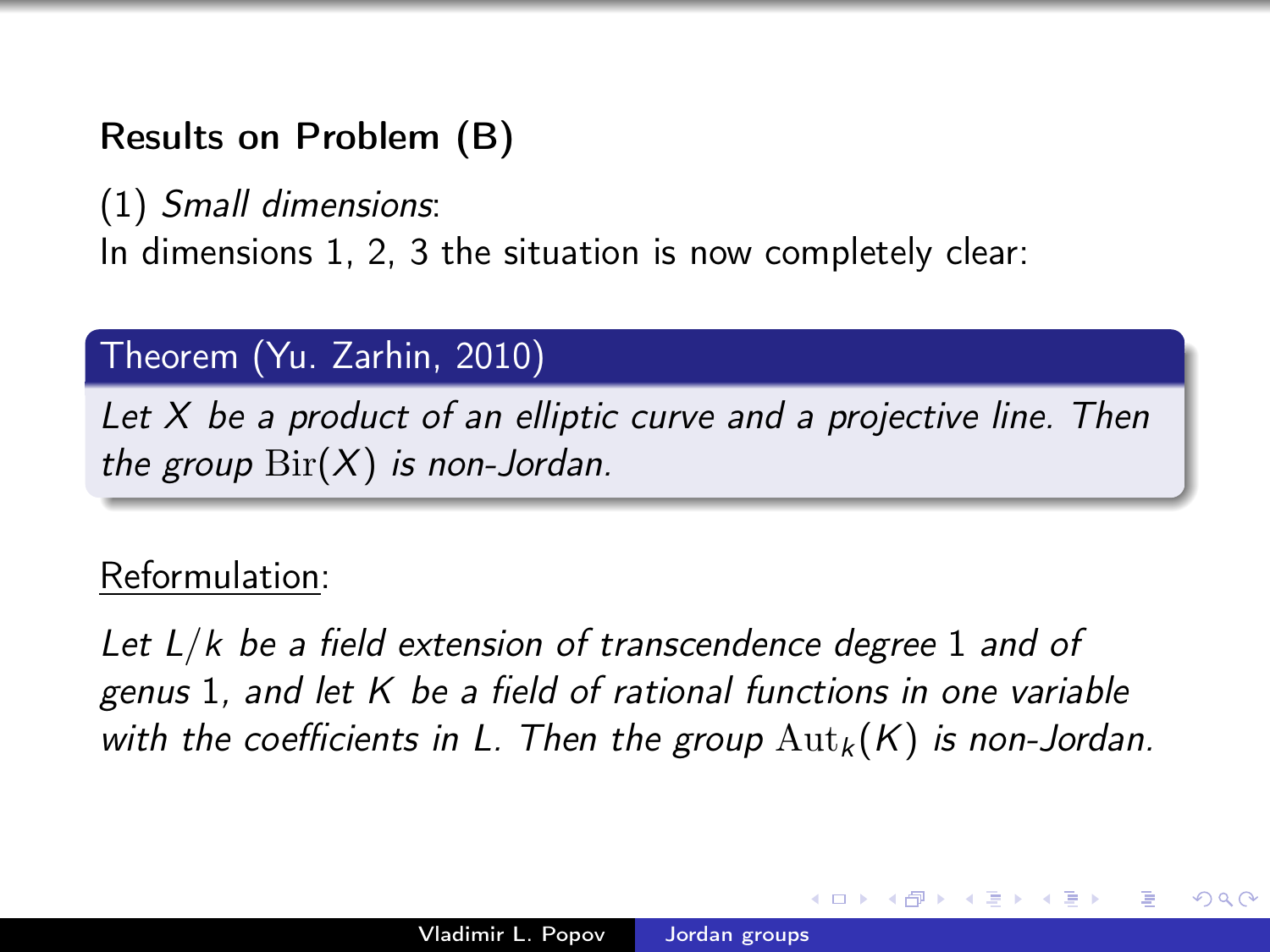### It turns out that in dimension  $<$  3 it is the only type of exceptions:

### Theorem (P., 2010)

For any irreducible algebraic variety X of dimension  $<$  3, the group  $\text{Bir}(X)$  is non-Jordan if and only if X is birationally isomorphic to the product of an elliptic curve and a projective line.

## Reformulation:

For every finitely generated field extension  $K/k$  of transcendence degree  $<$  3, the group  ${\rm Aut}_k(K)$  is non-Jordan if and only if K is a field of rational functions in one variable with the coefficients in a field extension of  $k$  of transcendence degree 1 and genus 1.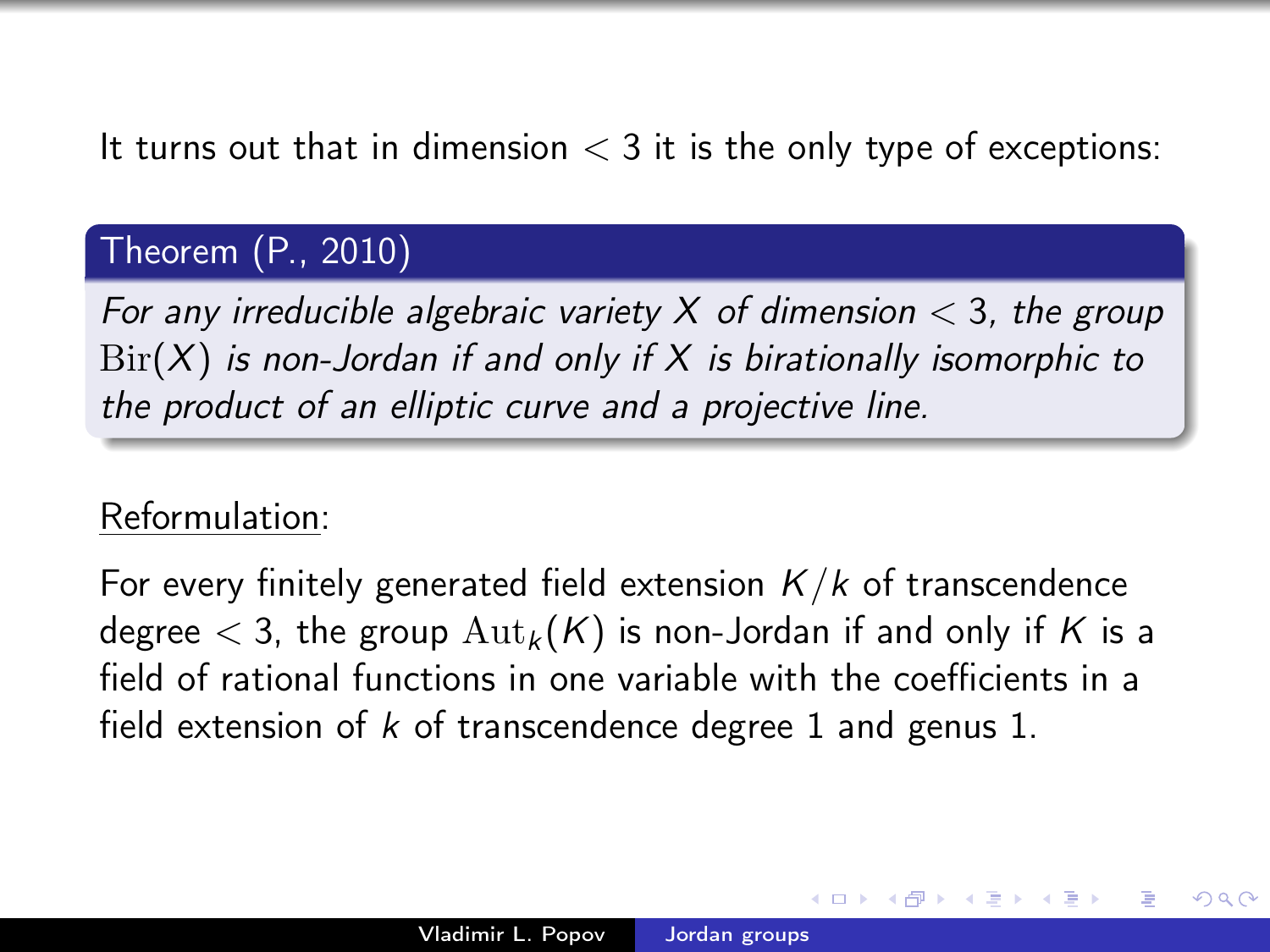### The following provides complete answer in dimension 3:

#### Theorem (Yu. Prokhorov, C. Shramov, 2017)

For any irreducible 3-dimensional algebraic variety  $X$ , the group  $Bir(X)$  is non-Jordan if and only if X is birationally isomorphic either to  $E\times \mathbb{P}^2$ , where E is an elliptic curve, or to  $S\times \mathbb{P}^1$ , where S is one of the following:

- an Abelian surface:
- a bielliptic surface;

• a surface of Kodaira dimension 1 such that the Jacobian fibration of the pluricanonical fibration  $S \rightarrow B$  is locally trivial in Zariski topology.

ഹൈ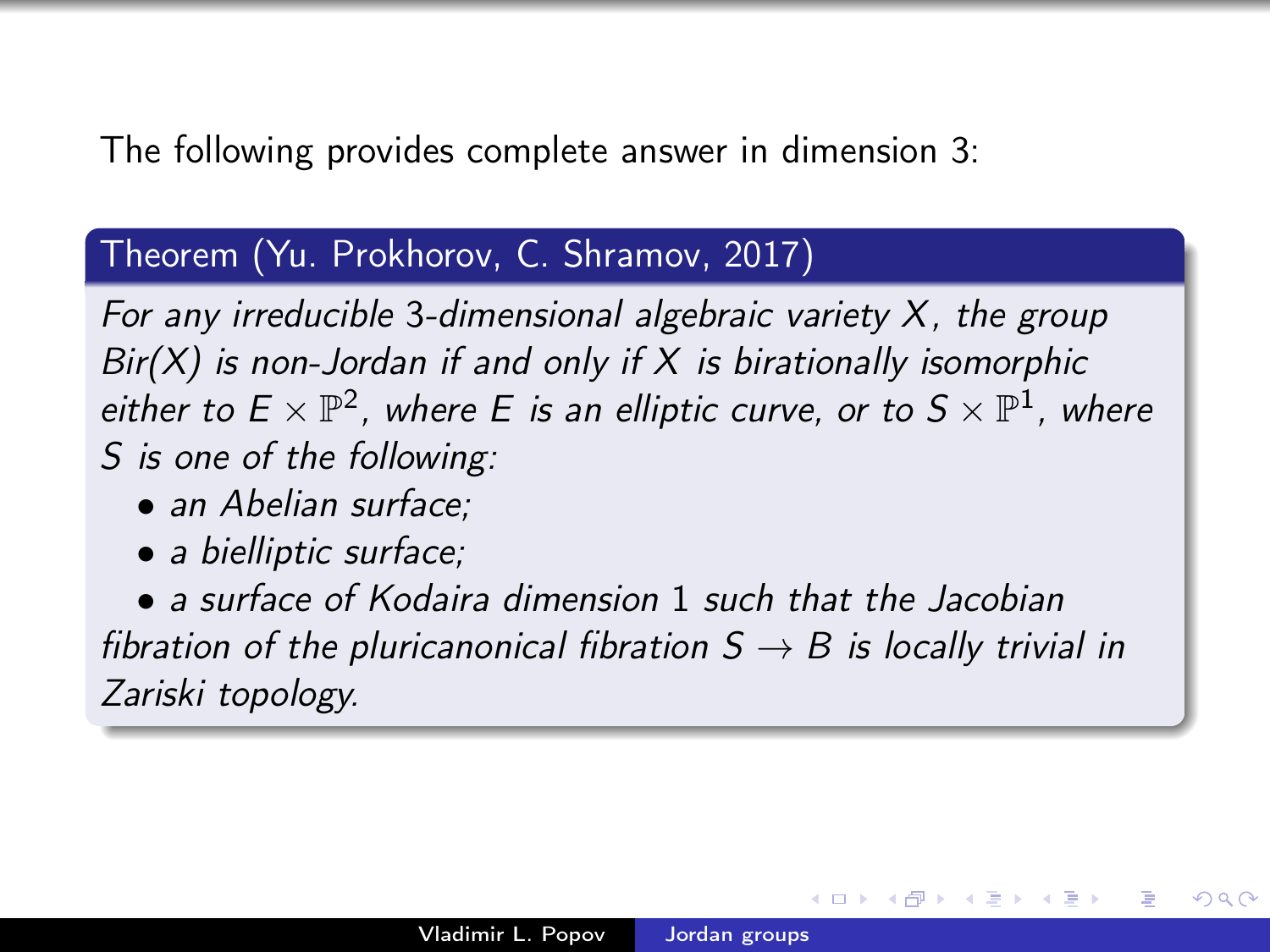(2) Cremona groups of arbitrary rank:

In 2018 the result of J.-P. Serre was extended to the Cremona groups of arbitrary rank:

Theorem (Yu. Prokhorov and C. Shramov, 2016; C. Birkar, 2018)

The Cremona group  $\mathrm{Cr}_n$  is Jordan for every n.

#### Remark

Yu. Prokhorov and C. Shramov gave a conditional proof modulo the so-called BAB-conjecture. The latter was then proved by C. Birkar, thereby completing the proof.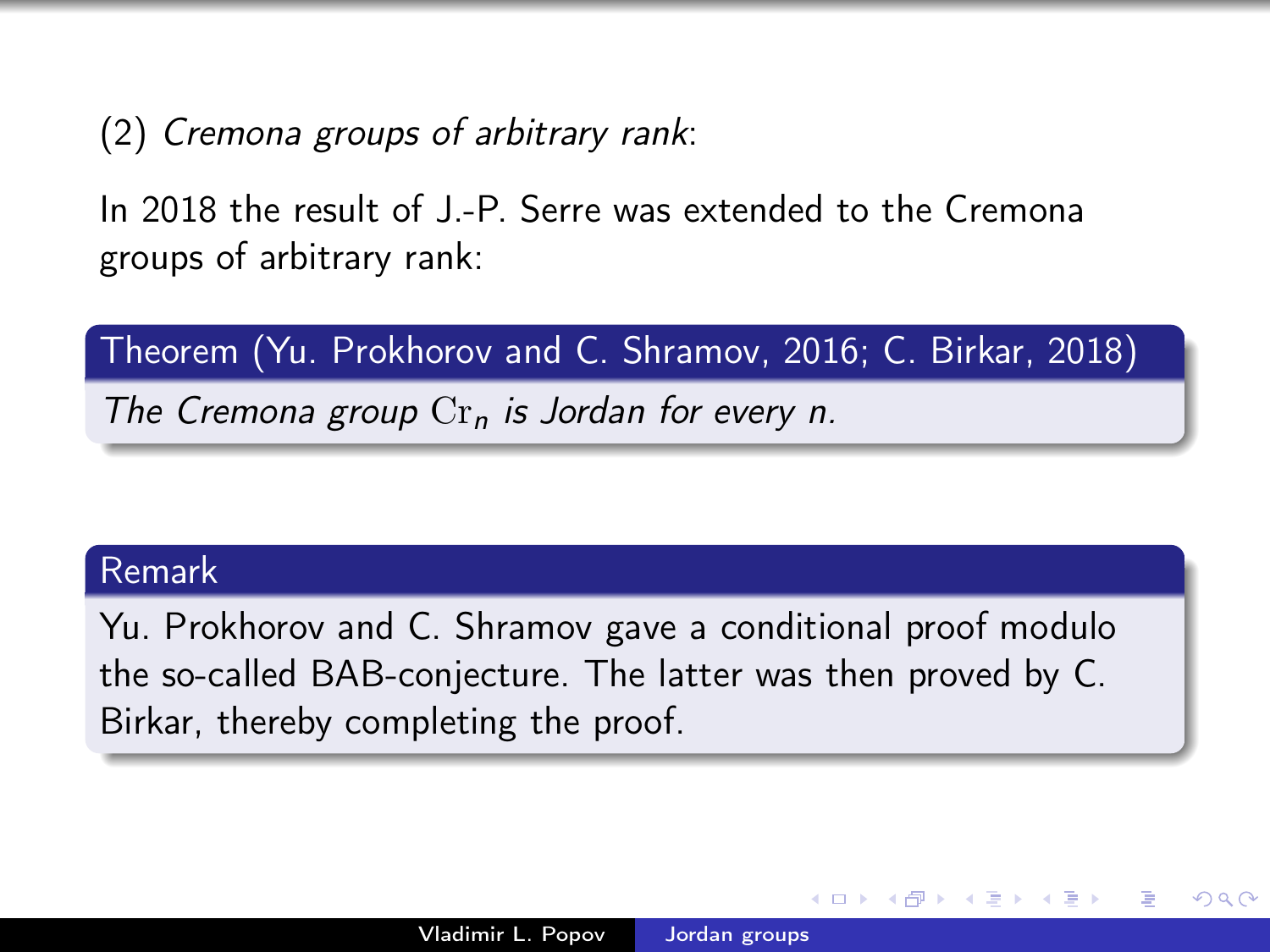Application to Serre's question:

Question (J.-P. Serre, 2009)

Does there exist a finite group which is not embeddable in  $Cr<sub>3</sub>$ ?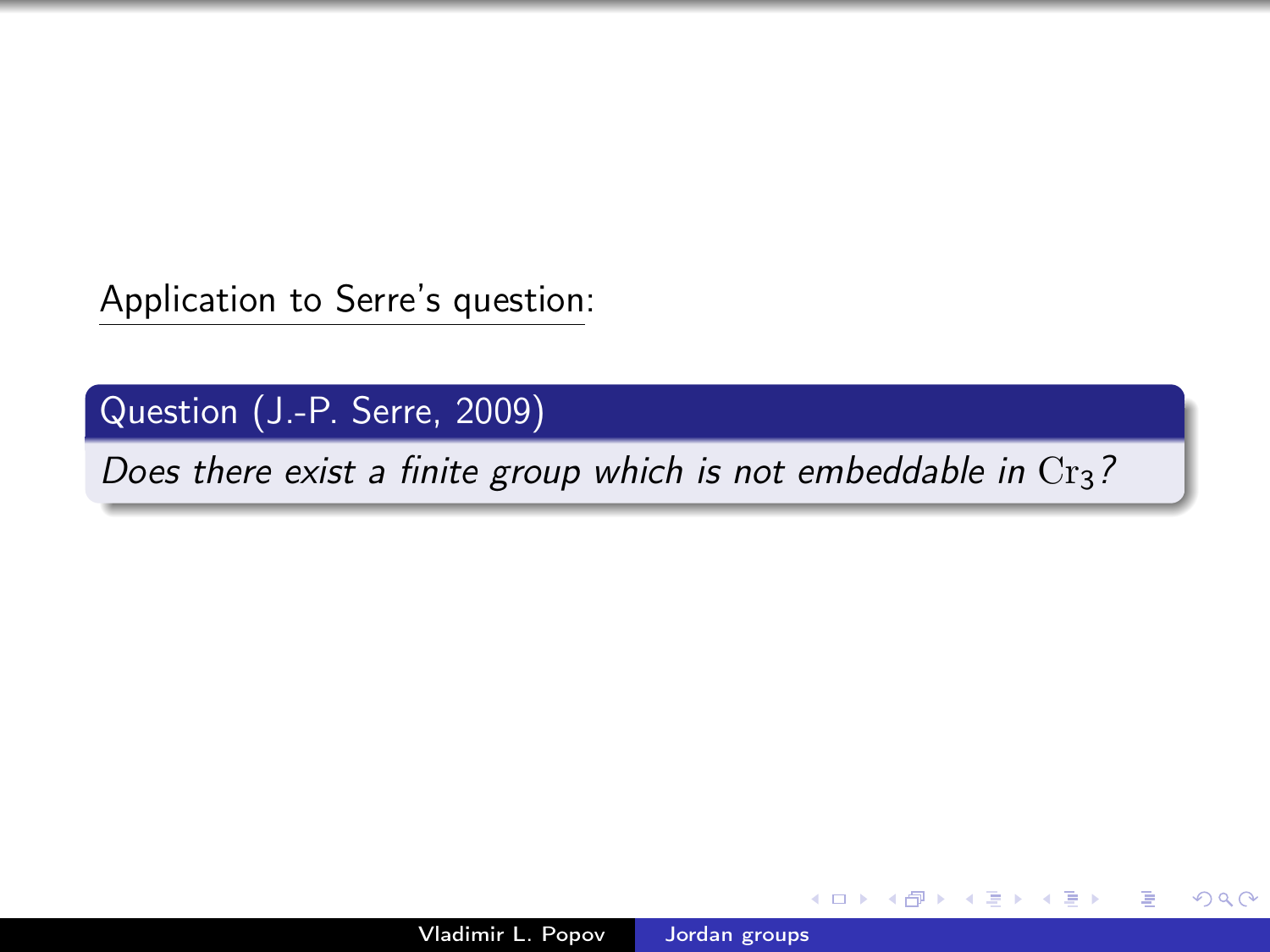The answer is a special case of the following:

### Theorem (P., 2018)

There exists an integer  $b_{n,k}$ , depending on n and k, such that every product of groups  $\mathsf{G}_1 \times \cdots \times \mathsf{G}_{\mathsf{s}}$ , each of which contains a finite non-Abelian subgroup, is nonembeddable in the Cremona group  $Cr_n$  if  $s > b_{n,k}$ .

### **Corollary**

For every prime integer p, there exists a non-Abelian finite p-group nonembeddable in  $Cr_n$ .

つくへ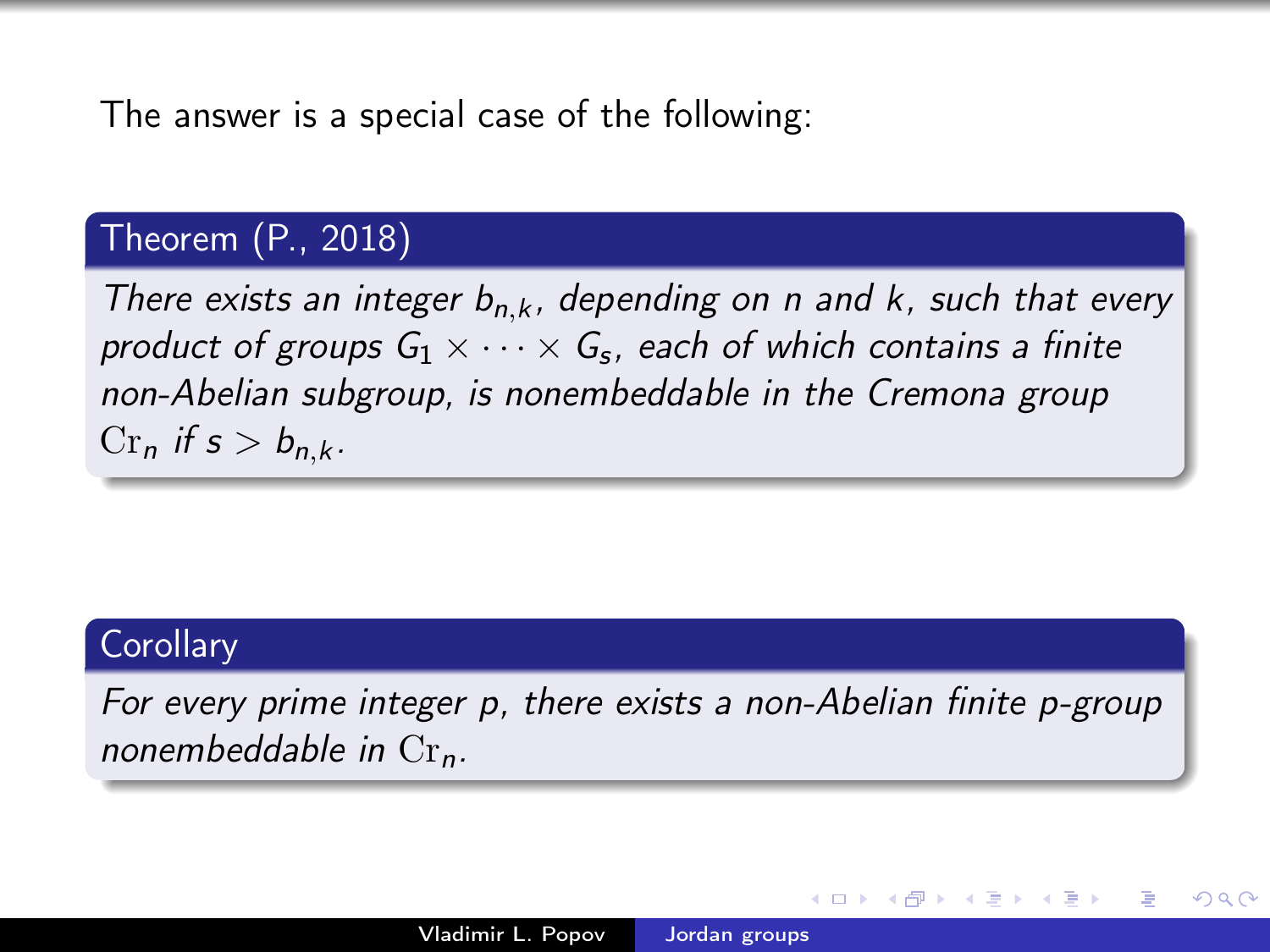## Results on Problem (A)

At the moment (June 2019), the answer to the following question is unknown:

### Question

Are there algebraic varieties X such that the group  $\text{Aut}(X)$  is non-Jordan?

For *affine*  $X$ , it admits the following

## Reformulation:

Are there finitely generated (commutative) k-algebras A without nilpotent elements such the group  ${\rm Aut}_k(A)$  is non-Jordan?

 $\Omega$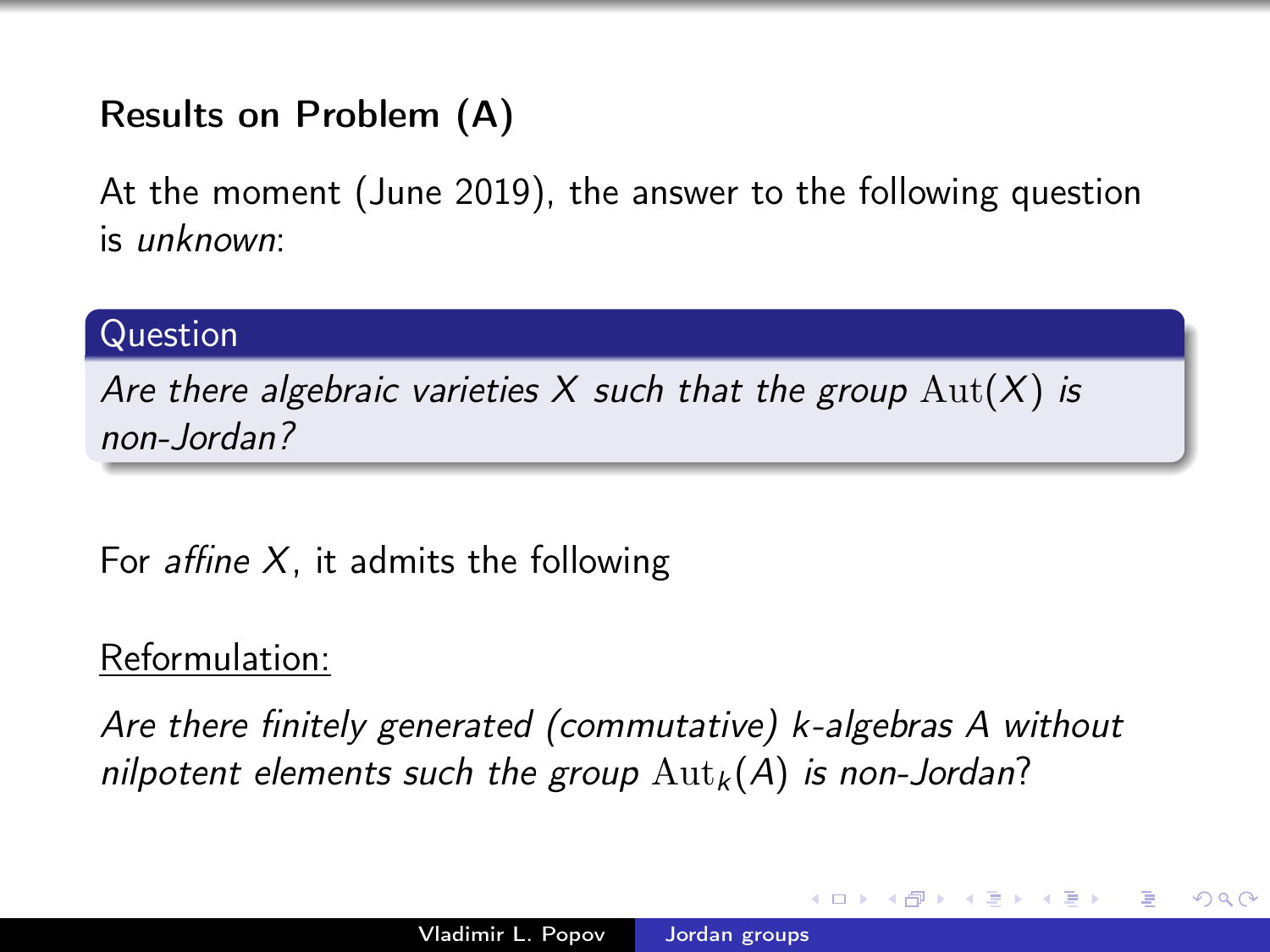However, for many types of X, it is now proved that  $\text{Aut}(X)$  is Jordan:

## (1) Small dimensions:

### Theorem (T. Bandman and Yu. Zarhin, 2014)

For every algebraic variety X of dimension  $<$  3, the group  $\text{Aut}(X)$ is Jordan.

#### Remark

In fact, the key part is a proof that if  $X$  is birationally isomorphic to a product of an elliptic curve and a projective line, then the group  $Aut(X)$  is Jordan. The rest is the corollary of the above theorem that for all algebraic surfaces  $Y$ , which are not birationally isomorphic to such a product, the group  $\text{Bir}(Y)$  is Jordan.

つくへ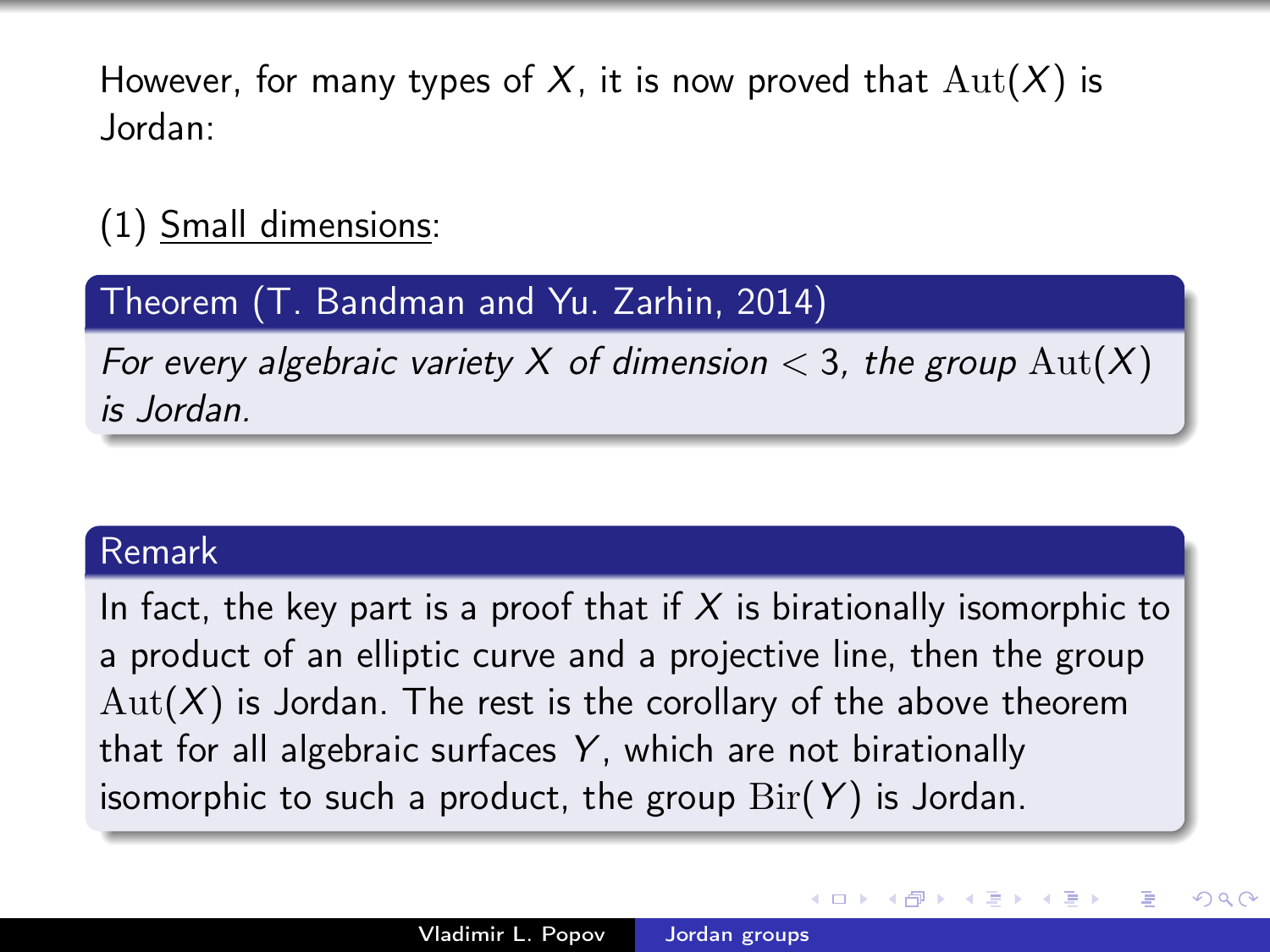## (2) Nonsmooth algebraic varieties:

#### Definition

A point x of an algebraic variety X is called a vertex, if for every point  $y \in X$ ,

 $dim(tangent space of X at x) \geq dim(tangent space of X at y)$ 

#### Example

If X is a closed cone in  $\mathbb{A}^n$  such that for every point  $x \in X$ ,  $x \neq 0$ , the line passing through x and 0 lies in X, then 0 is a vertex of X.

つくへ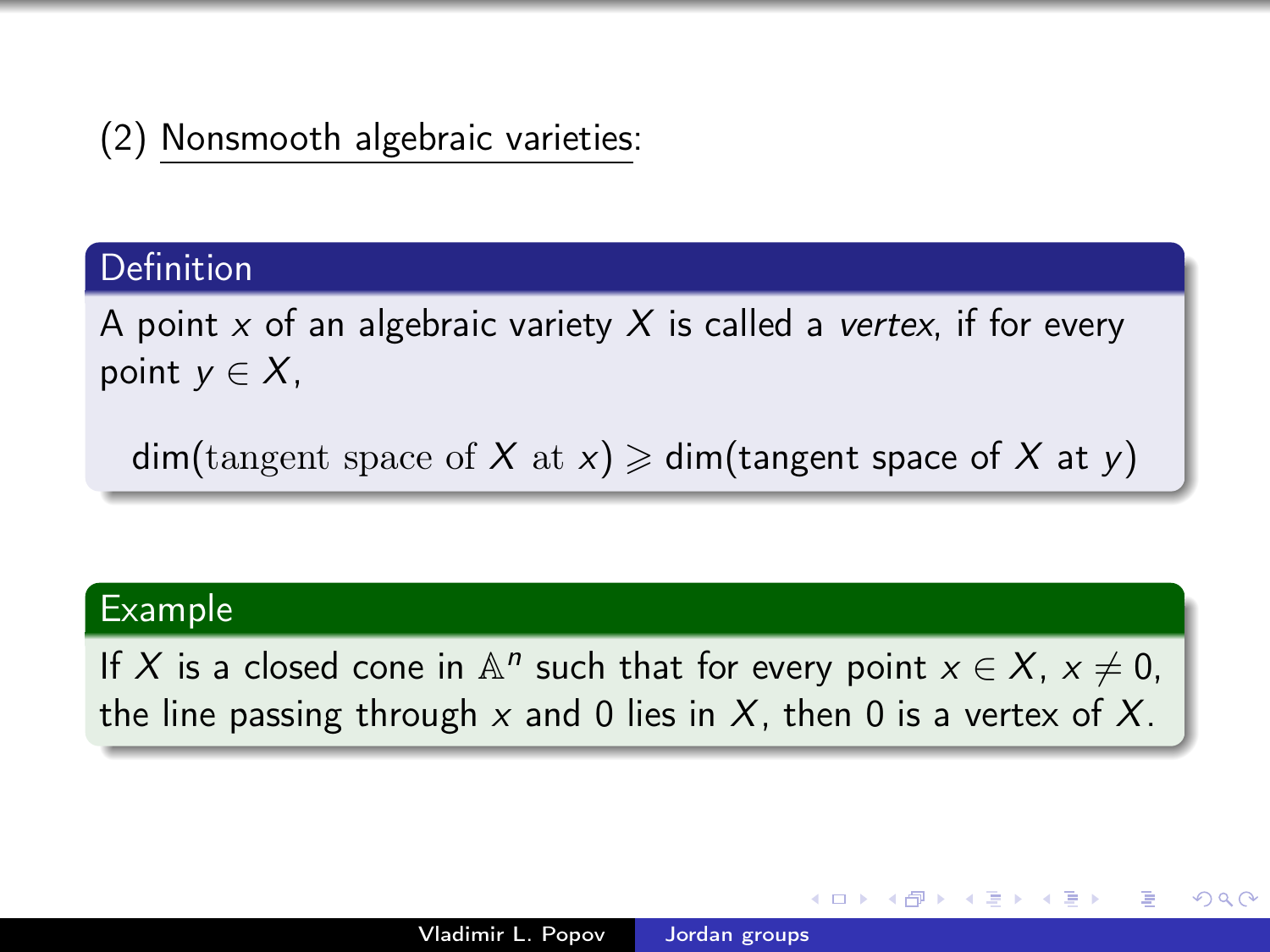## Theorem (P., 2011)

## If X has only finitely many vertices, then the group  $Aut(X)$  is Jordan.

## **Corollary**

The automorphism group of every nonsmooth algebraic variety with only finitely many singular points is Jordan.

 $QQ$ 

④ → → 三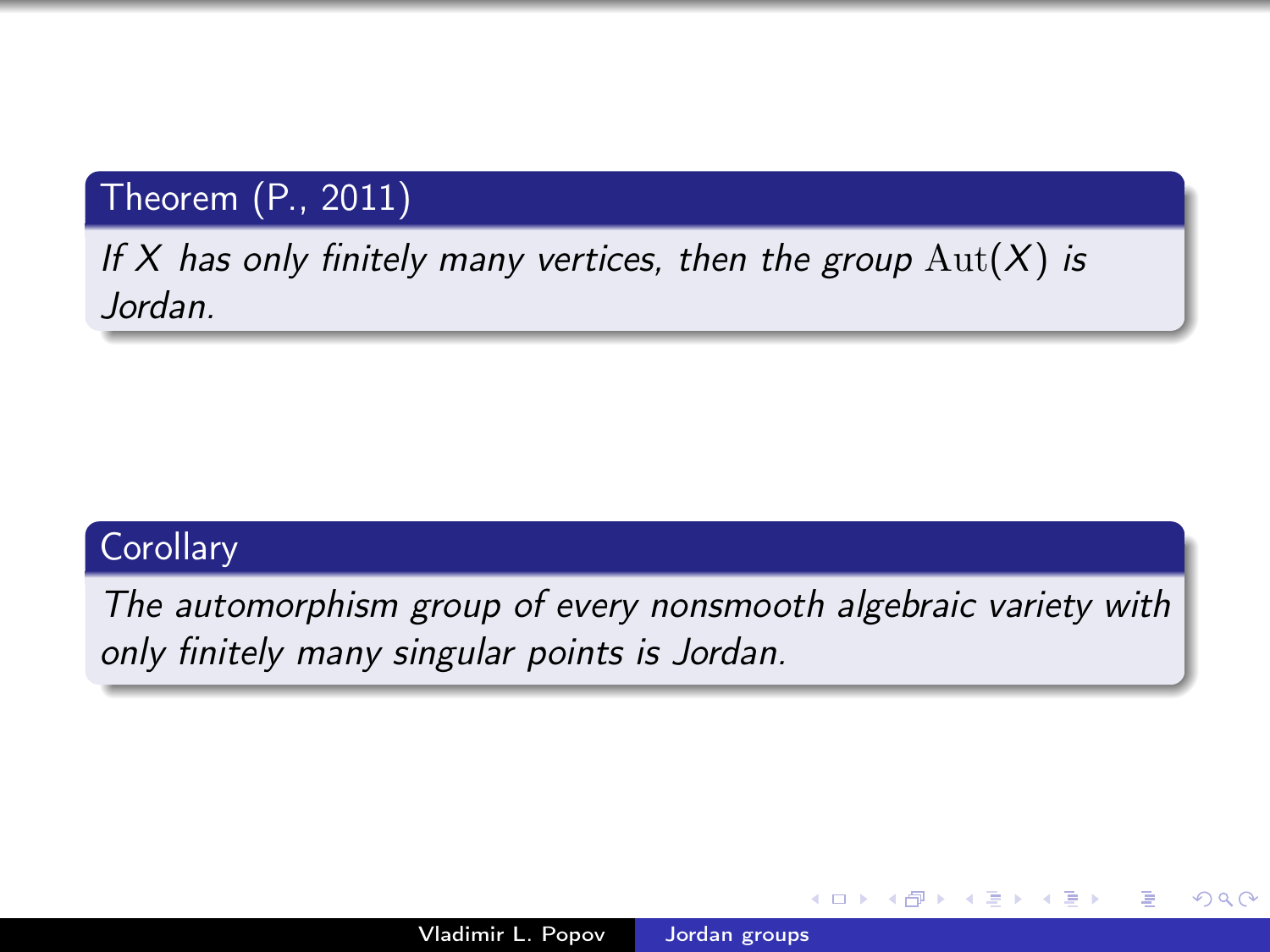(3) Projective algebraic varieties

## Theorem (S. Meng and D.-Q. Zhang, 2015)

Let X be a projective algebraic variety. Then the group  $Aut(X)$  is Jordan.

**母 → → ヨ** 

∍

 $\Omega$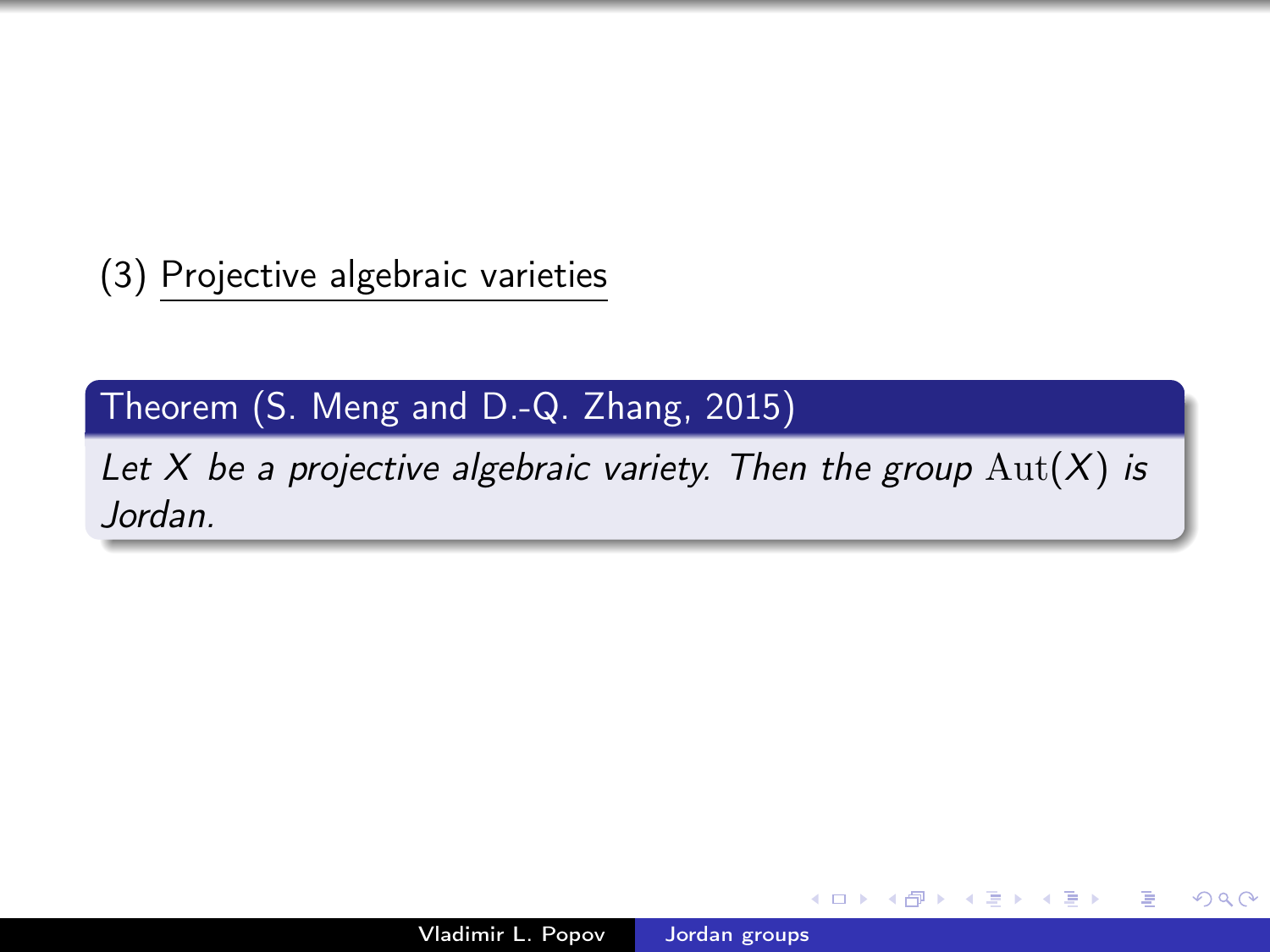## (3) Affine algebraic varieties

### Definition (P., 2010)

An algebraic variety  $X$  is called *toral* if it is isomorphic to a closed subvariety of  $k^{\times}\times\cdots\times k^{\times}$  for some n (depending on X).  $\gamma$   $\gamma$ n

## Reformulation:

Toral varieties are precisely affine varieties whose coordinate algebras are generated by invertible elements.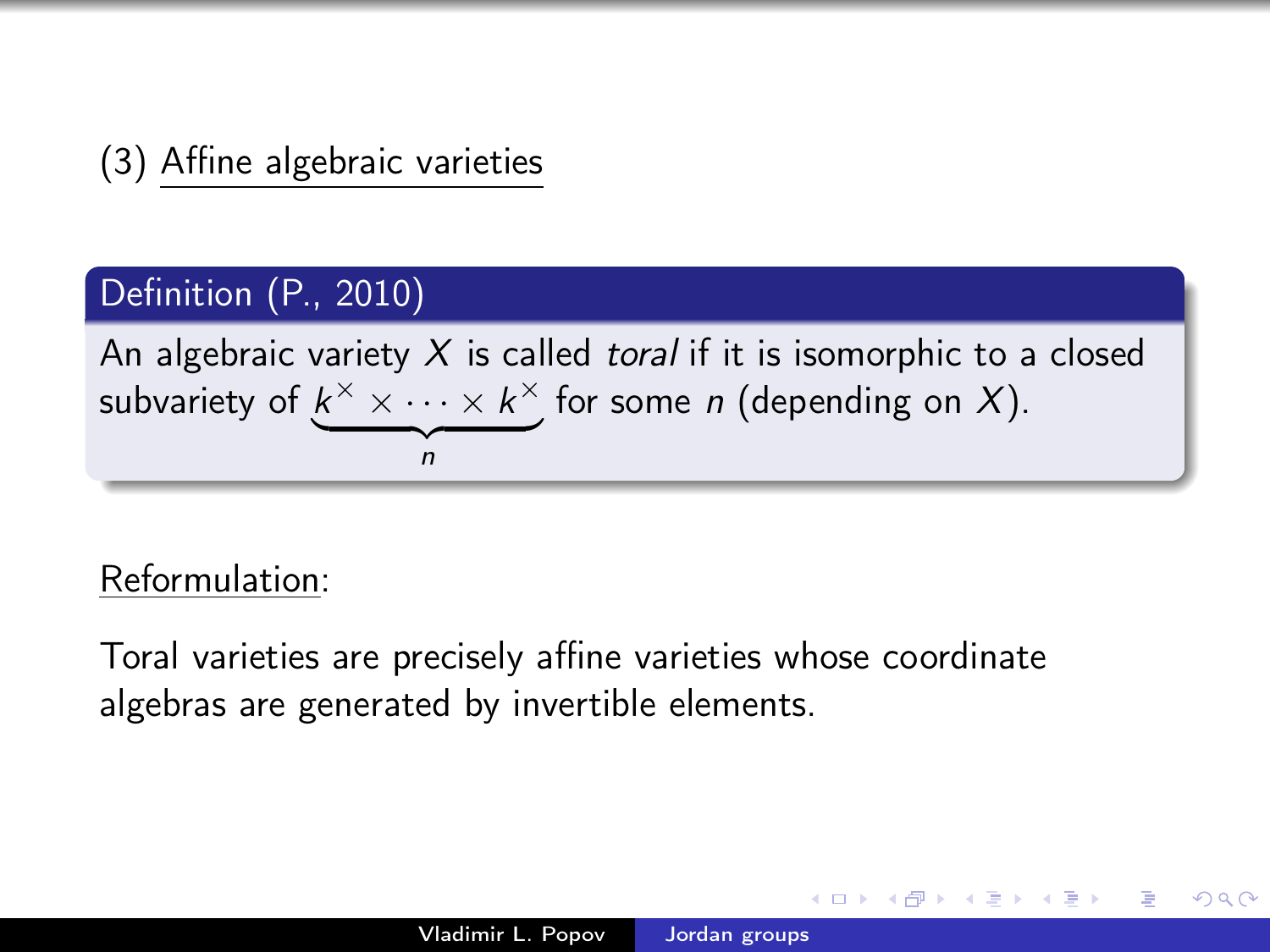## Theorem (P. 2010)

Let X be a toral algebraic variety. Then the group  $\text{Aut}(X)$  is Jordan.

## Reformulation:

For every (commatative) k-algebra A without nilpotent elements generated by finitely many invertible elements, the group  ${\rm Aut}_k(A)$ is Jordan.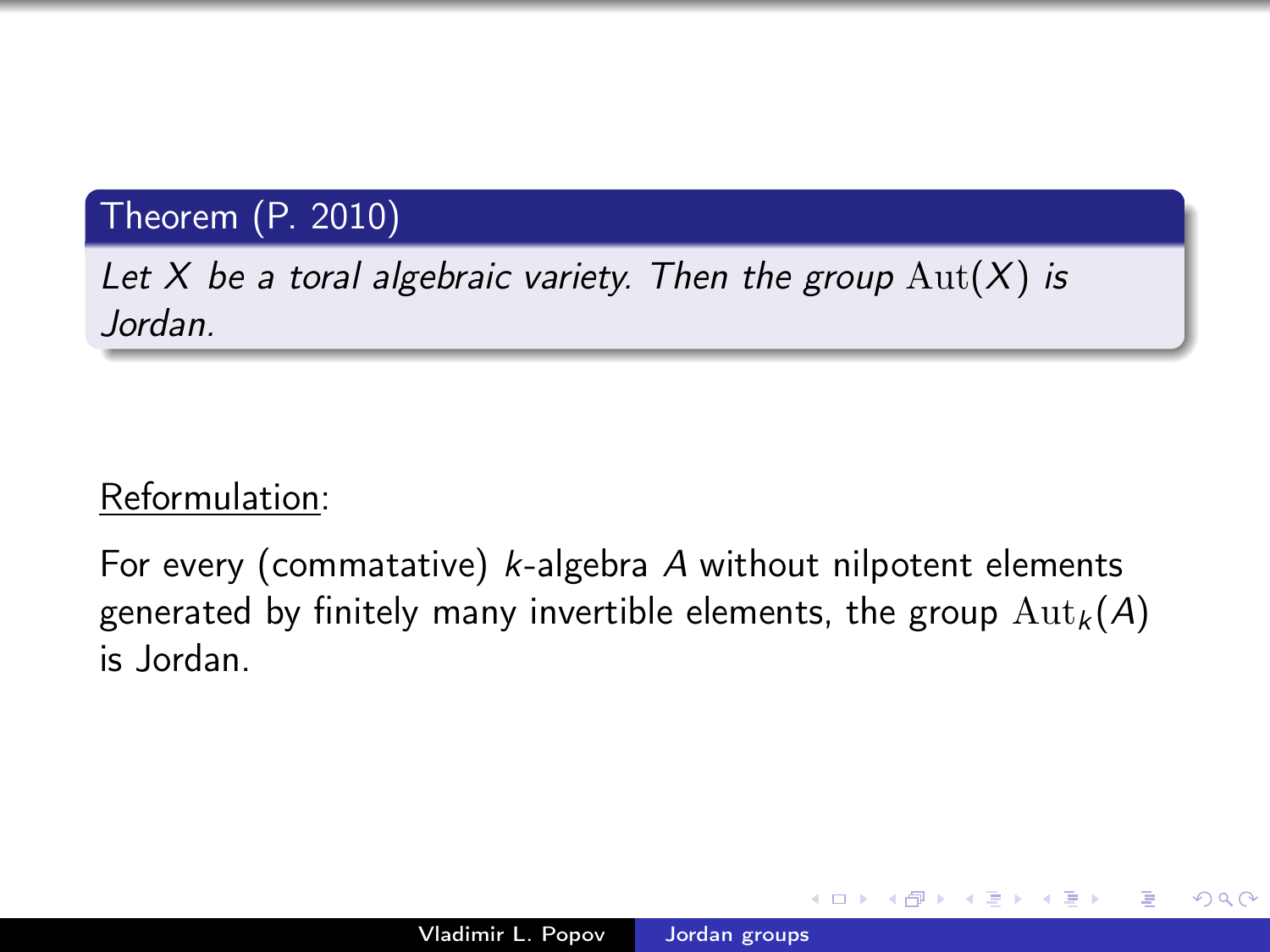## Other settings: Differentiable manifold

### Problem

Describe differentiable manifolds M such that the group  $\mathrm{Diff}(M)$  of all self-diffeomorphisms  $M \rightarrow M$  is Jordan.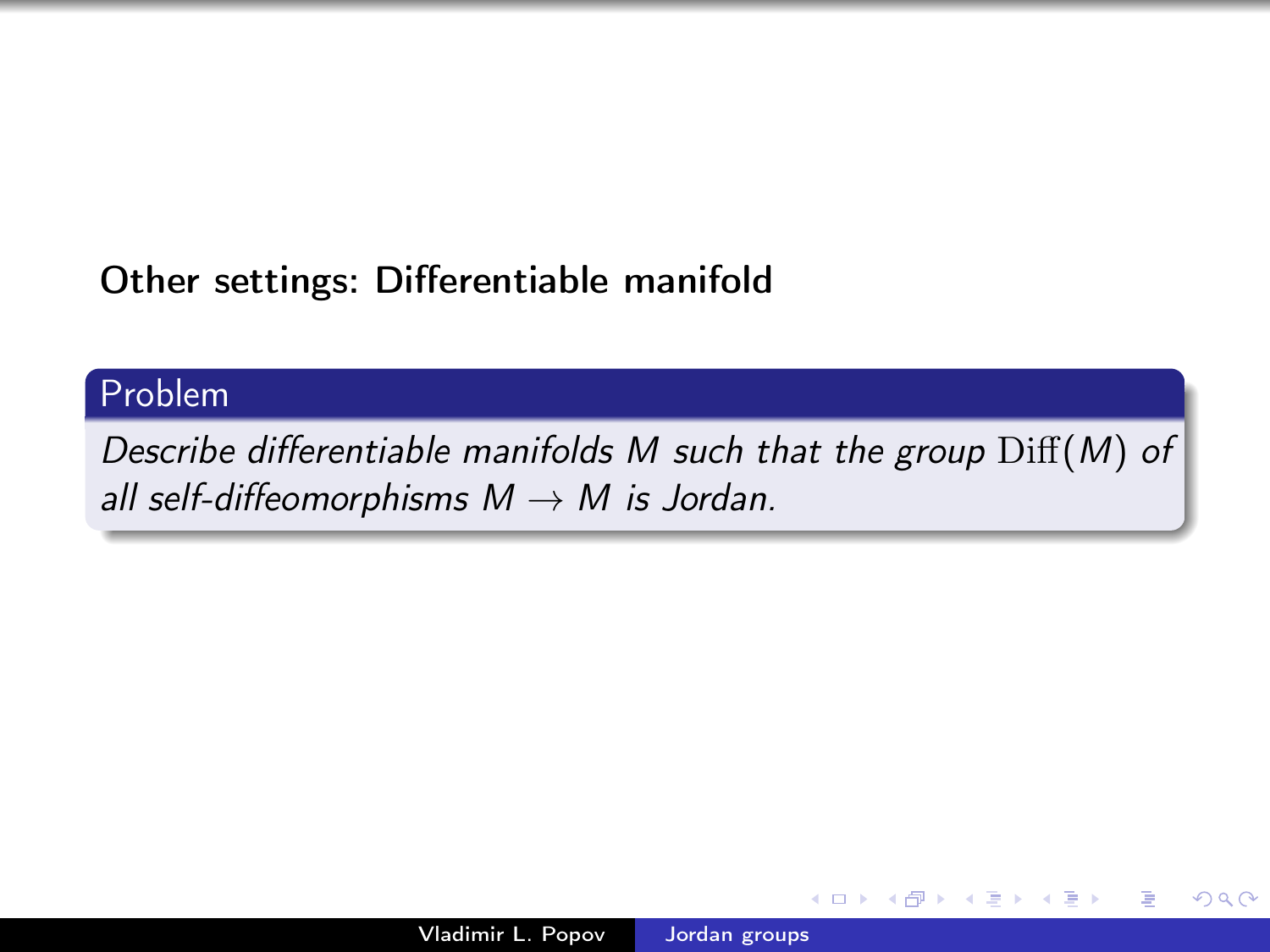(1) Noncompact manifolds:

#### Theorem (P., 2014)

For every integer  $n \geq 4$ , there exists a simply connected noncompact smooth oriented n-dimensional topological manifold  $M_n$  such that the group  $\text{Diff}(M_n)$  contains an isomorphic copy of every finitely presented group, and this copy is a discrete transformation group of  $M_n$  acting freely.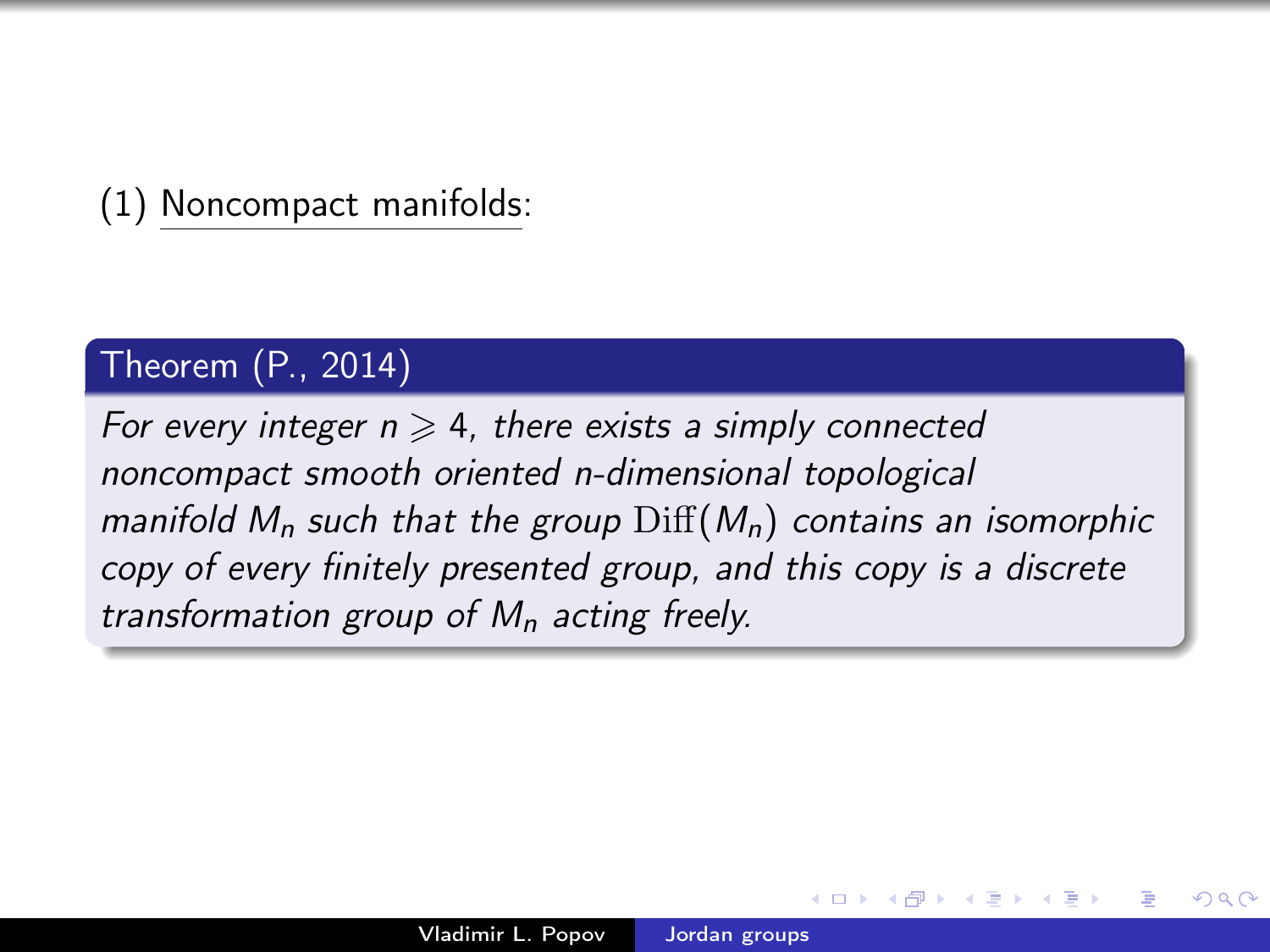## Corollary (P., 2014)

For every integer  $n \geq 4$ , there exists a simply connected noncompact smooth oriented n-dimensional topological manifold  $X_n$  such that the group  $\text{Diff}(X_n)$  contains a freely acting on  $X_n$  isomorphic copy of every finite group.

#### Remark

Explicit construction:  $X_n$  is the universal cover of the connected sum of 4 copies of  $S^1\times S^3$ , to which 14 "handles"  $D^2\times S^2$  are successively glued.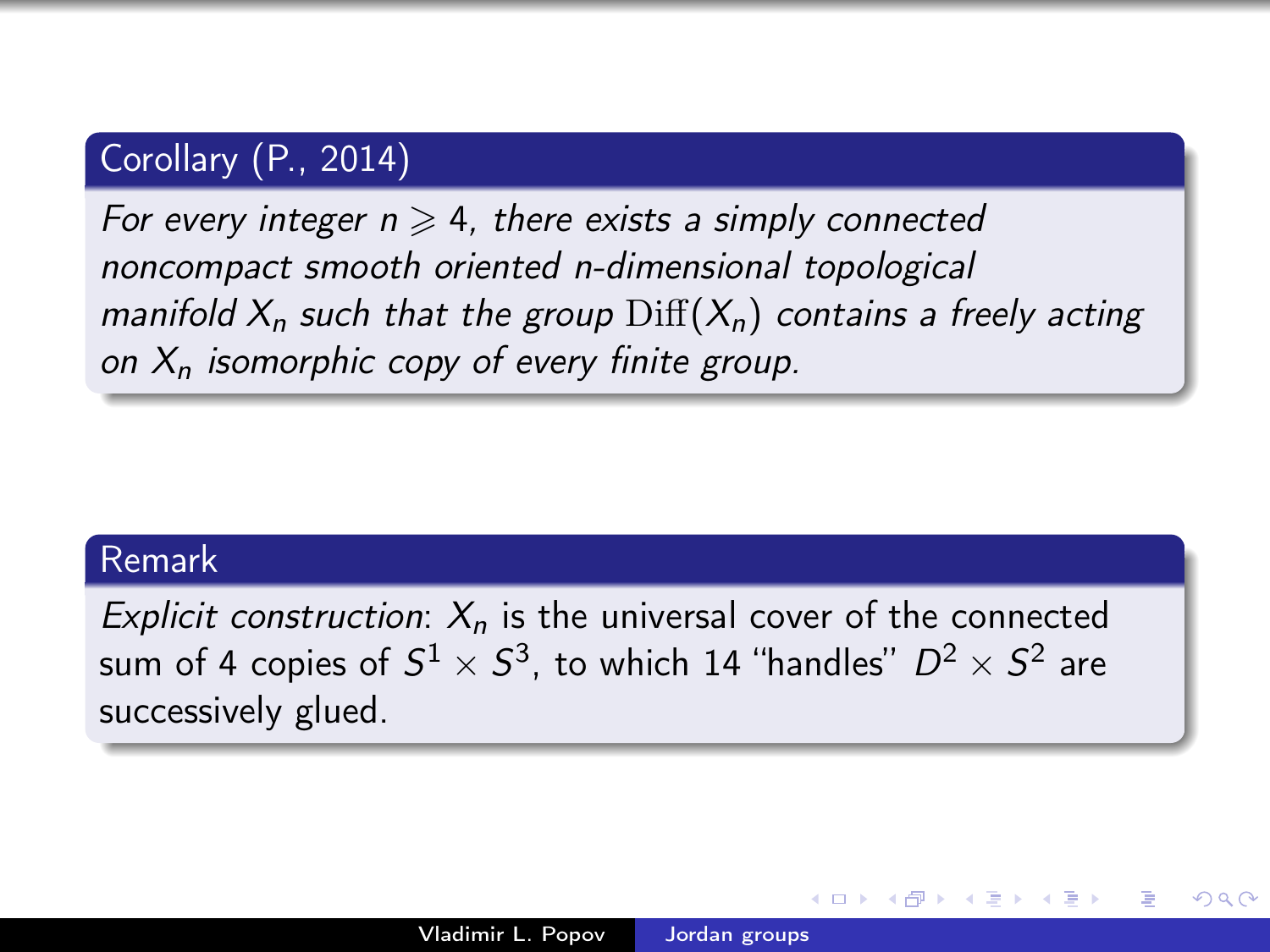## Corollary (P., 2014)

For every integer  $n \geq 4$ , there exists a simply connected noncompact smooth oriented n-dimensional topological manifold  $X_n$  such that the group  $\text{Diff}(X_n)$  is non-Jordan.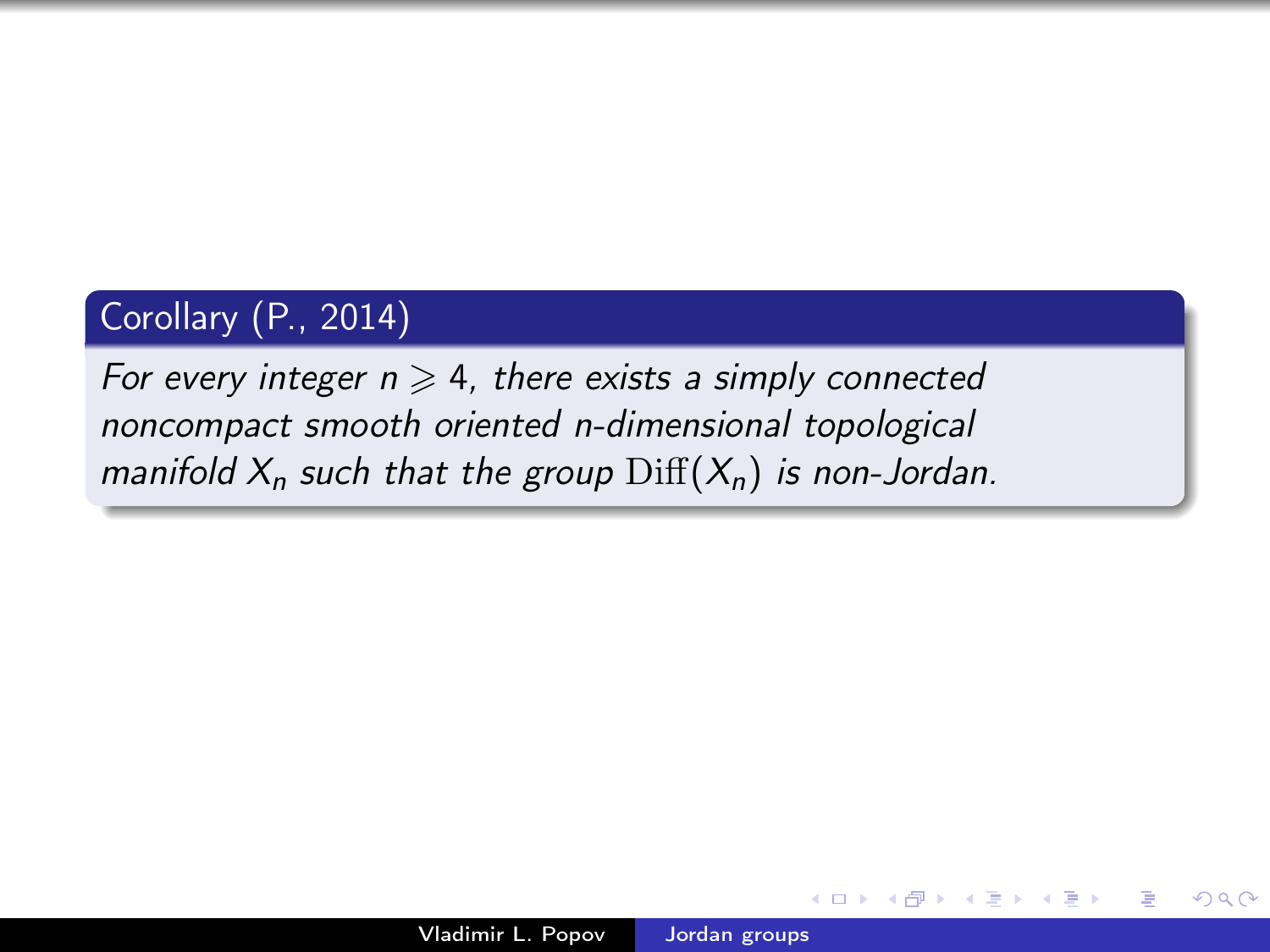On the other hand, there are many important classes of noncompact differentiable manifolds M, for which the group  $Diff(M)$  is Jordan. In particular,

### Theorem (I. Mundet i Riera, 2014)

The group  $\mathrm{Diff}(\mathbb{R}^n)$  is Jordan for every n.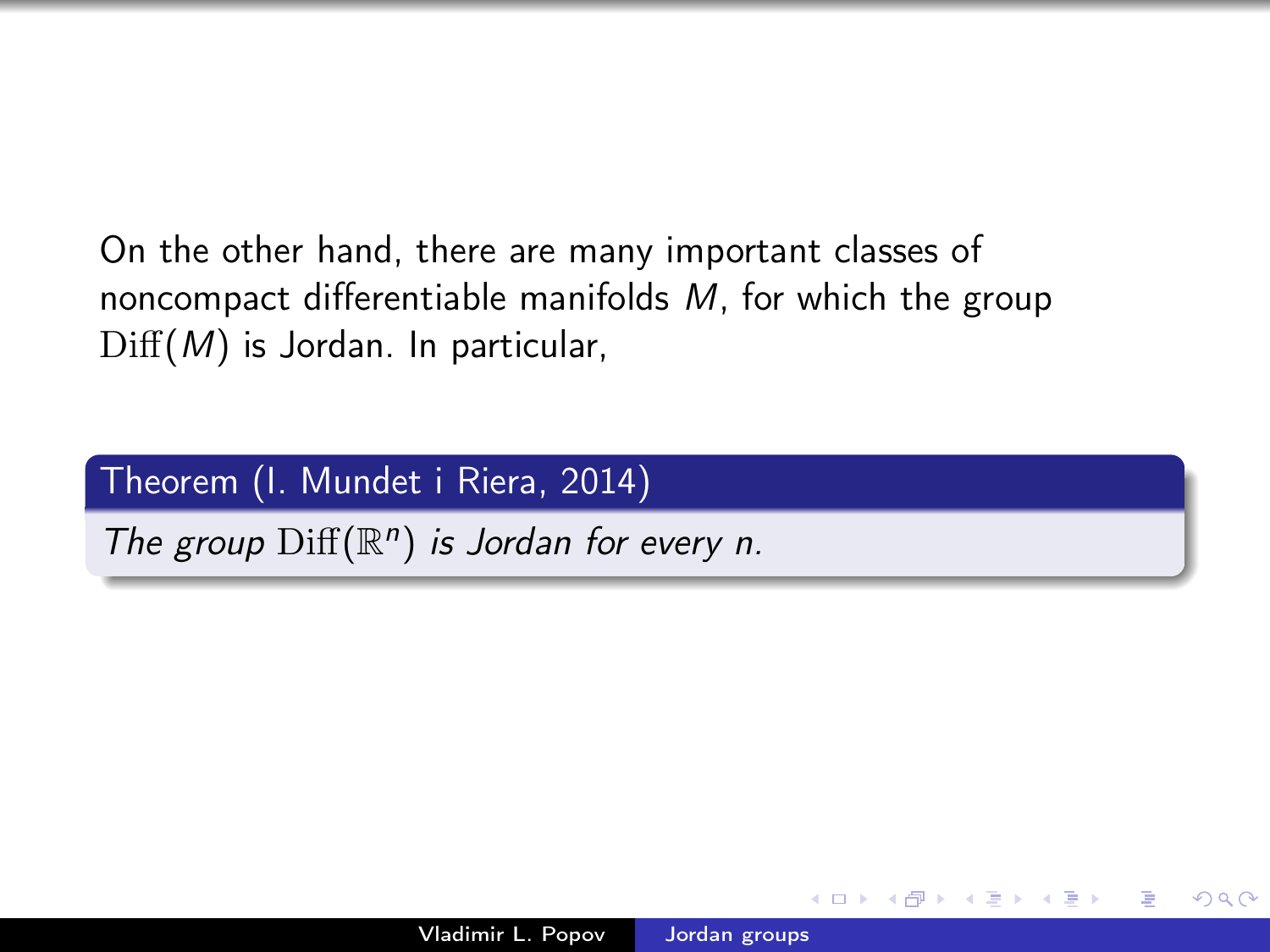## **Corollary**

The group  $\text{Aut}(\mathbb{A}^n)$  is Jordan for every n.

## Reformulation:

### **Corollary**

For any polynomial ring  $P_n = k[x_1, \ldots, x_n]$ , the group  ${\rm Aut}_k(P_n)$  is Jordan.

 $\sim$   $\sim$ 

→ 伊 ▶ → 手

Þ

 $\rightarrow$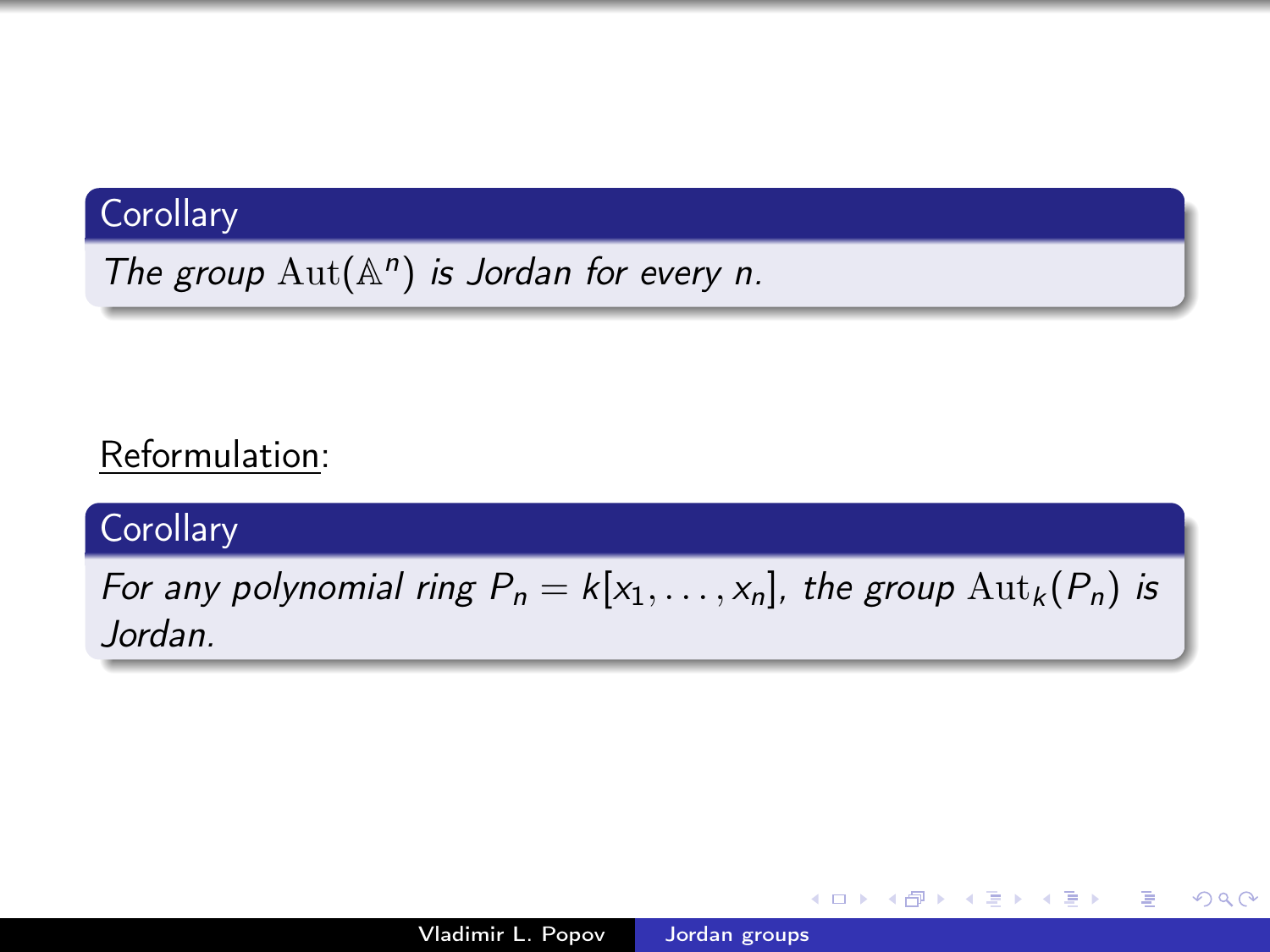(2) Compact manifolds:

## Conjecture (É. Ghys, 1997)

For every connected compact smooth manifold M, the group Diff(M) is Jordan.

 $QQ$ 

э

 $\mathbf{F}=\mathbf{A}$ э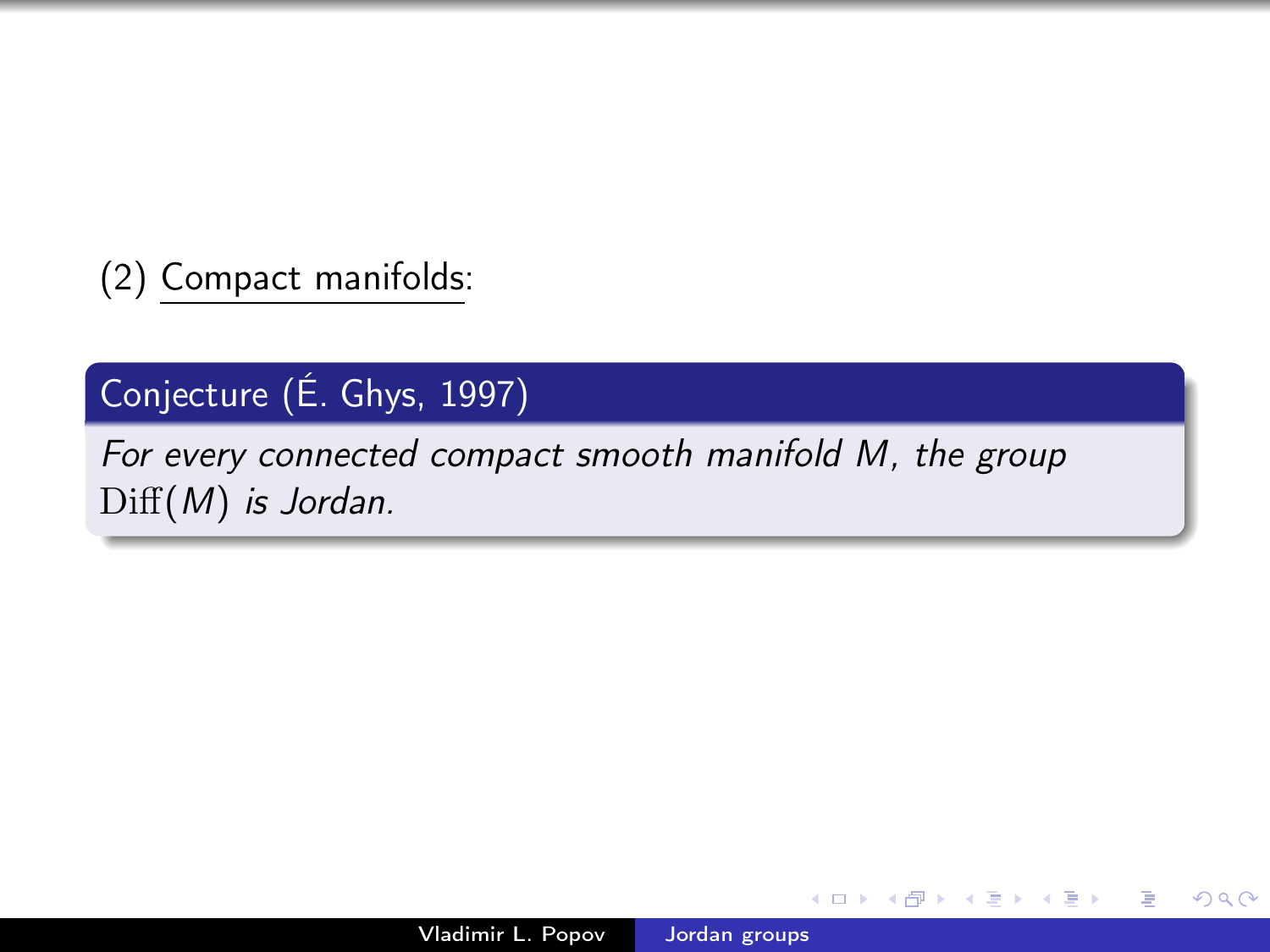A counterexample was constructed in

Theorem (B. Csikós, L. Pyber, E. Szabó, 2014)

The group  $\mathrm{Diff}(S^2 \times S^1 \times S^1)$  is non-Jordan.

#### Remark

The proof is based on Zarhin's idea, which was used for proving that  ${\rm Bir}({\cal C} \times {\mathbb P}^1)$  is non-Jordan.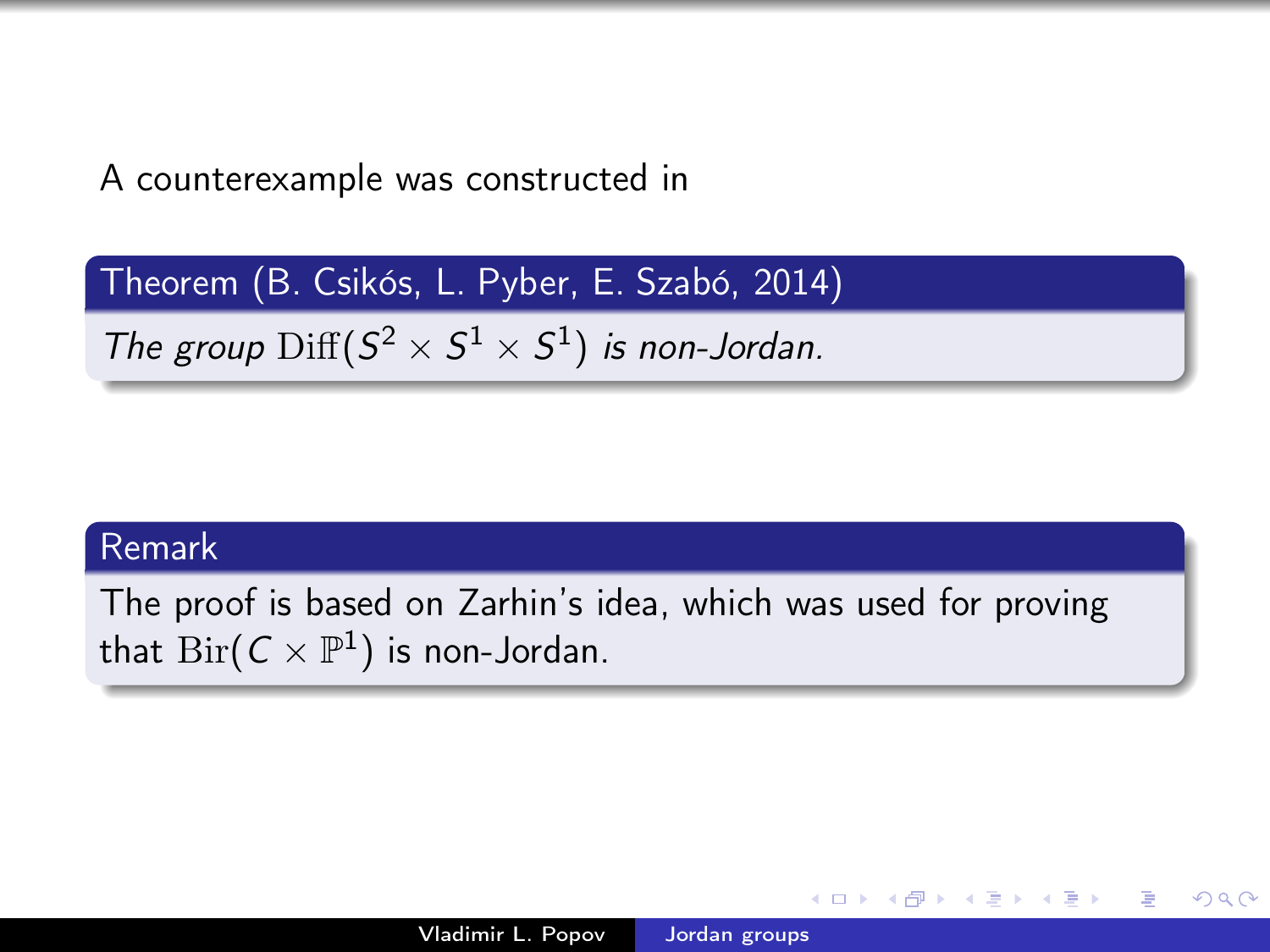## Other settings: Complex spaces

## Problem (CA)

Describe complex manifolds (more generally, complex spaces) M such that the group  $Aut(M)$  of all biholomorphic self-maps  $M \rightarrow M$  is Jordan.

#### Problem (CB)

Describe complex manifolds M such that the group  $\text{Bim}(M)$  of all bimeromorphic self-maps  $M \rightarrow M$  is Jordan.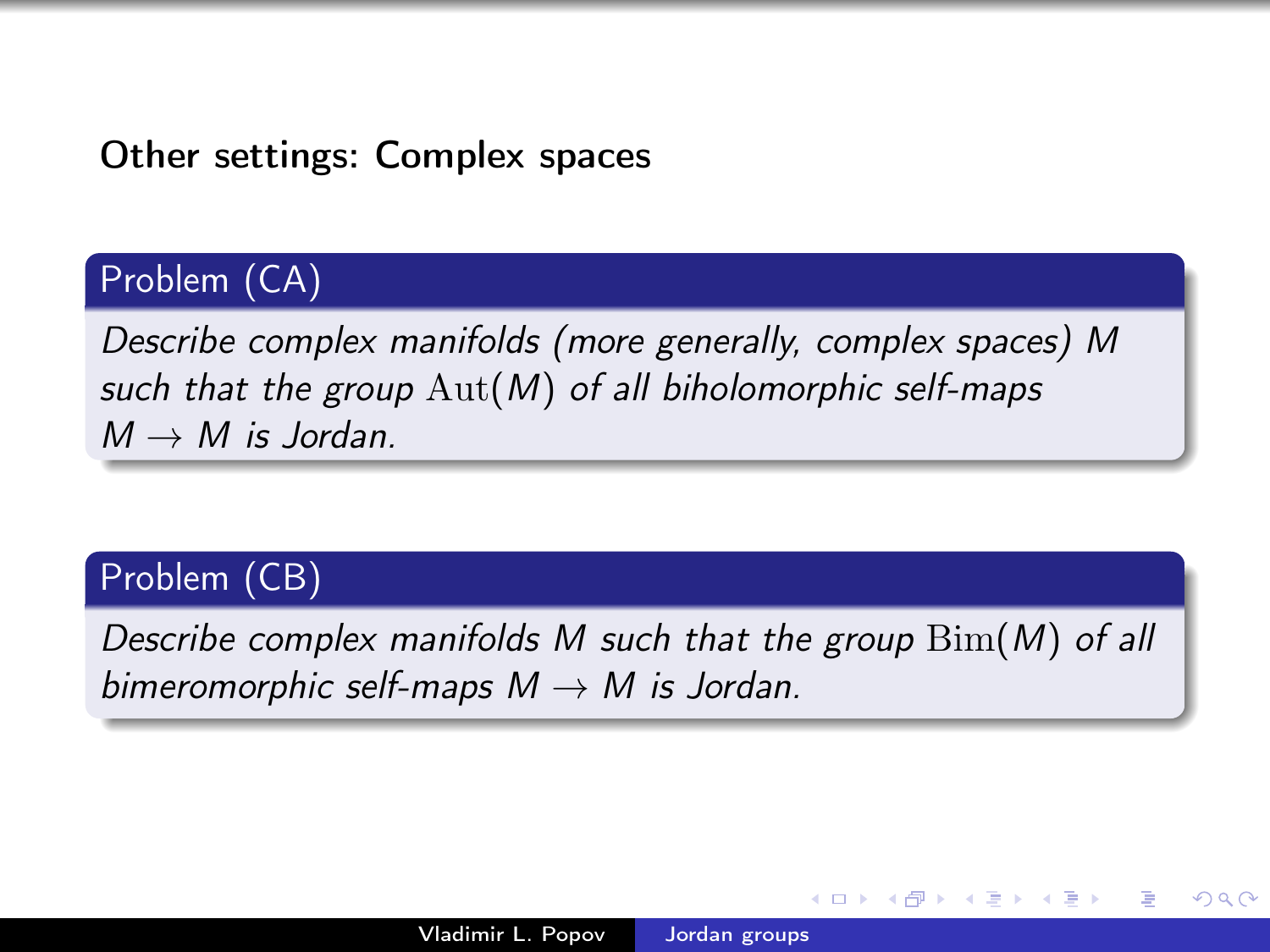(1) Small dimensions:

Theorem (Yu. Prokhorov, C. Shramov, 2019)

Let X be a connected compact manifolds of dimension  $<$  3. Then the group  $\text{Aut}(X)$  if Jordan.

#### Theorem (Yu. Prokhorov, C. Shramov, 2019)

Let X be a connected compact complex surface. Then the group  $\text{Bim}(X)$  if Jordan if and only if X is not bimeromorphically isomorphic to the product of an elliptic curve and a projective line.

 $\Omega$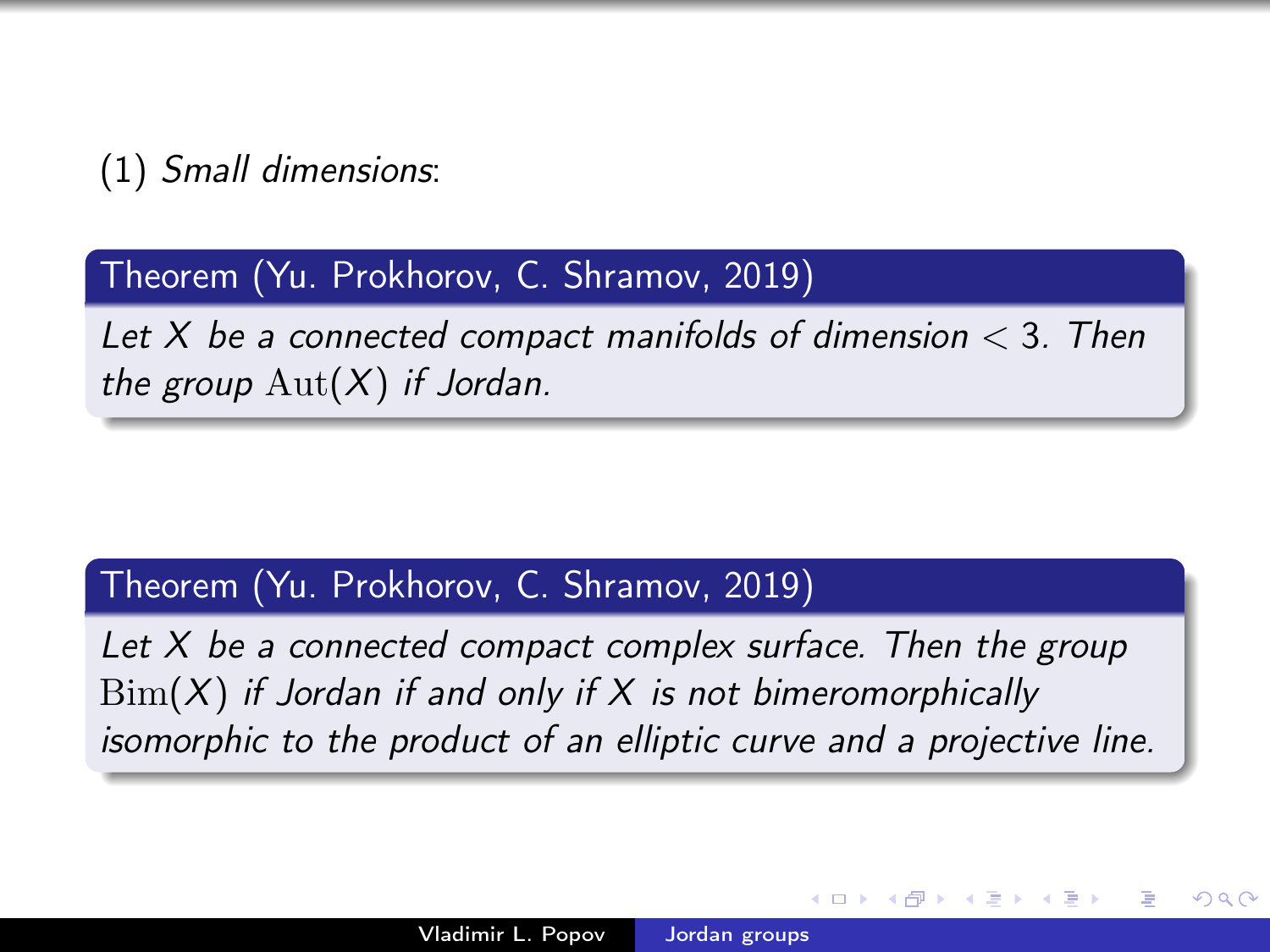(2) The groups  $\mathrm{Aut}(M)^0$ :

## Theorem (P., 2018)

For every compact complex space M, the identity component  $\mathrm{Aut}(M)^0$  of the group  $\mathrm{Aut}(M)$  is Jordan.

### Theorem (P., 2018)

For every compact complex manifold M of complex dimension n, the following inequality holds

$$
J(\mathrm{Aut}(M)^0) \leqslant J((2n^2+n)(2^{2n^2+n}+10)).
$$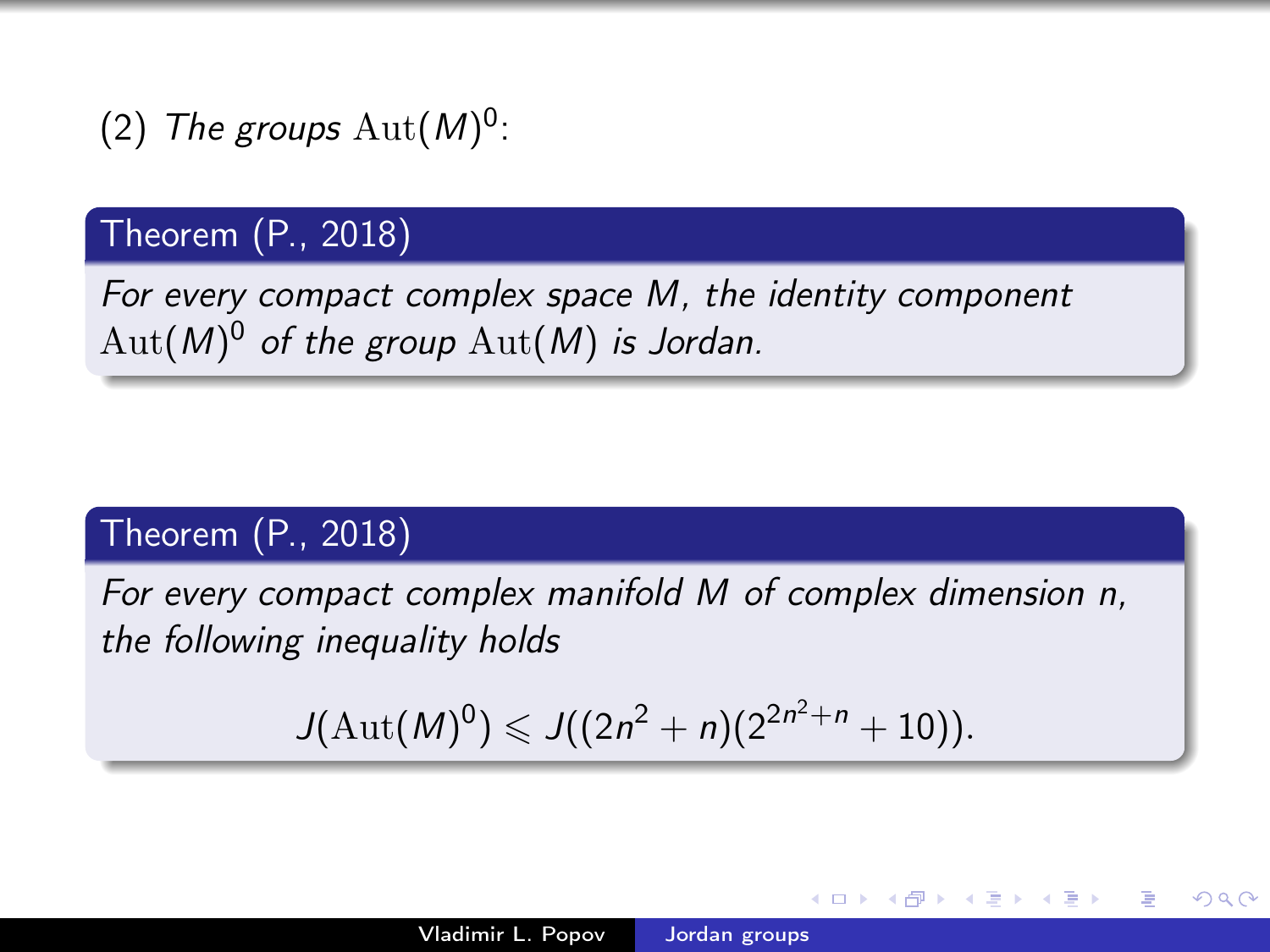In the above theorems, the assumption of compactness cannot be dropped:

## Theorem (P., 2018)

There is a 3-dimensional simply connected noncompact complex manifold C such that

(i) the group  $Aut(C)$  contains an isomorphic copy of every finitely presentable (in particular, every finite) group;

(ii) every such copy is a discrete transformation group of C acting freely.

#### **Corollary**

The group  $\text{Aut}(C)$  is non-Jordan.

つくへ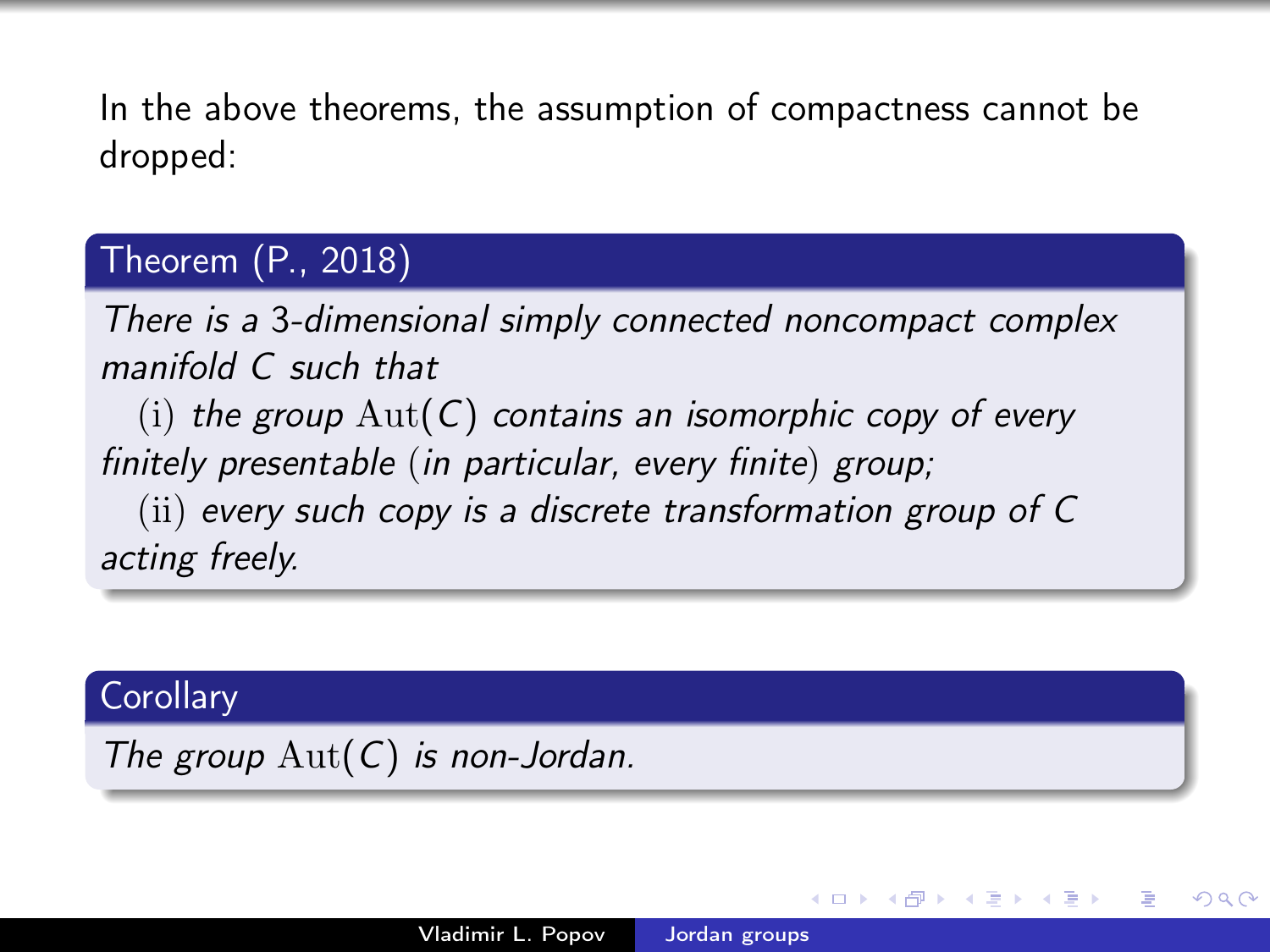However, for noncompact complex manifolds M of several important types, the groups  $\mathrm{Aut}(M)^0$  (or even  $\mathrm{Aut}(M))$  are Jordan:

### Theorem (P., 2018)

For every connected complex manifold H hyperbolic in the sense of Kobayashi and of complex dimension n, the group  $\mathrm{Aut}(H)^0$  is Jordan and

$$
J(\mathrm{Aut}(M)^0) \leqslant J((2n+n^2)(2^{2n+n^2}+10)).
$$

つくへ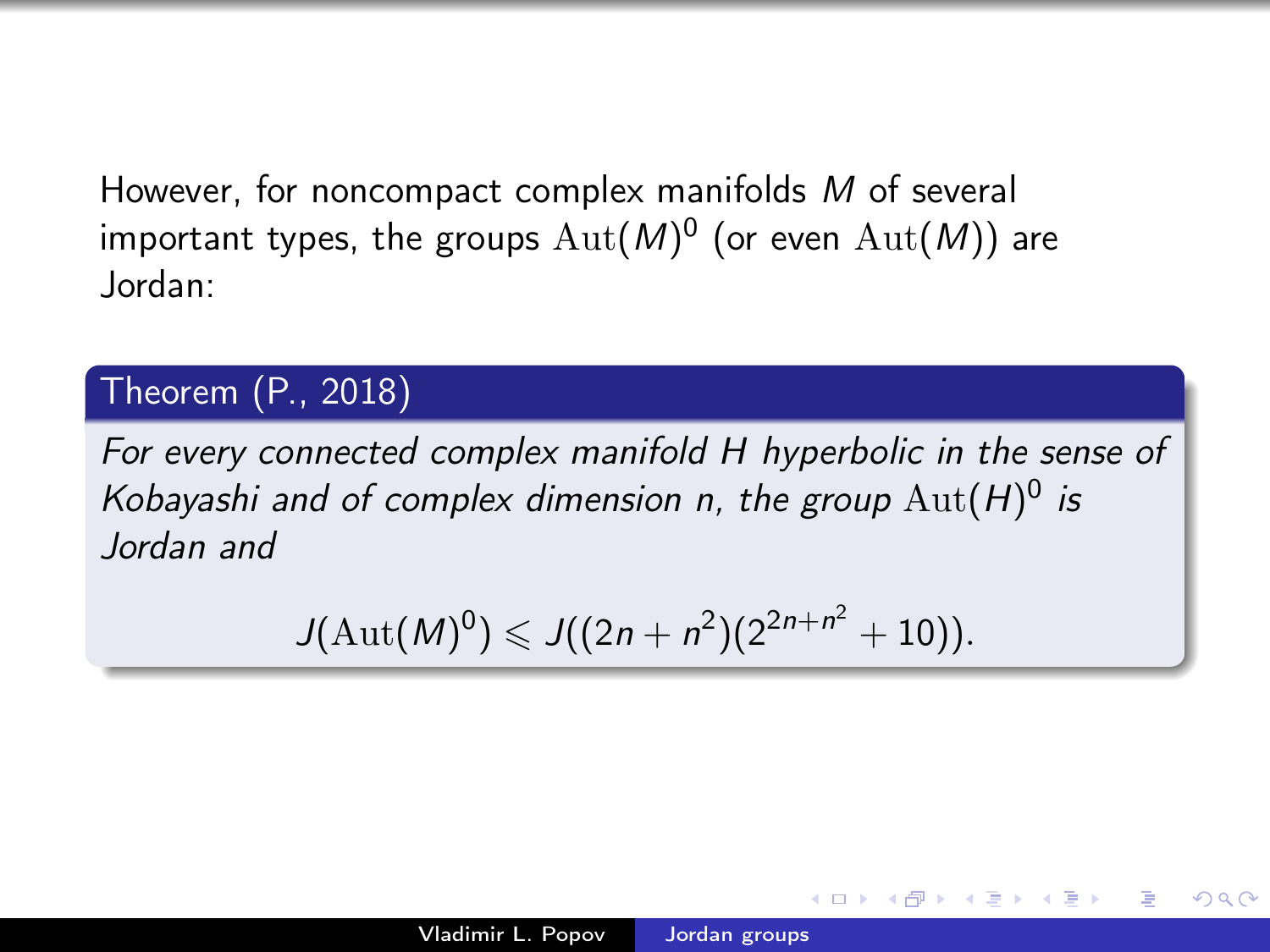## Theorem (P., 2018)

For every strongly pseudoconvex bounded domain M with smooth boundary in  $\mathbb{C}^n$ , the group  $\mathrm{Aut}(M)$  of all biholomorphic transformations of M is Jordan.

#### **Corollary**

<span id="page-50-0"></span>For every strongly pseudoconvex bounded domain M with smooth boundary in  $\mathbb{C}^n$ , the set of isomorphism classes of all finite simple groups of biholomorphic transformations of M is finite.